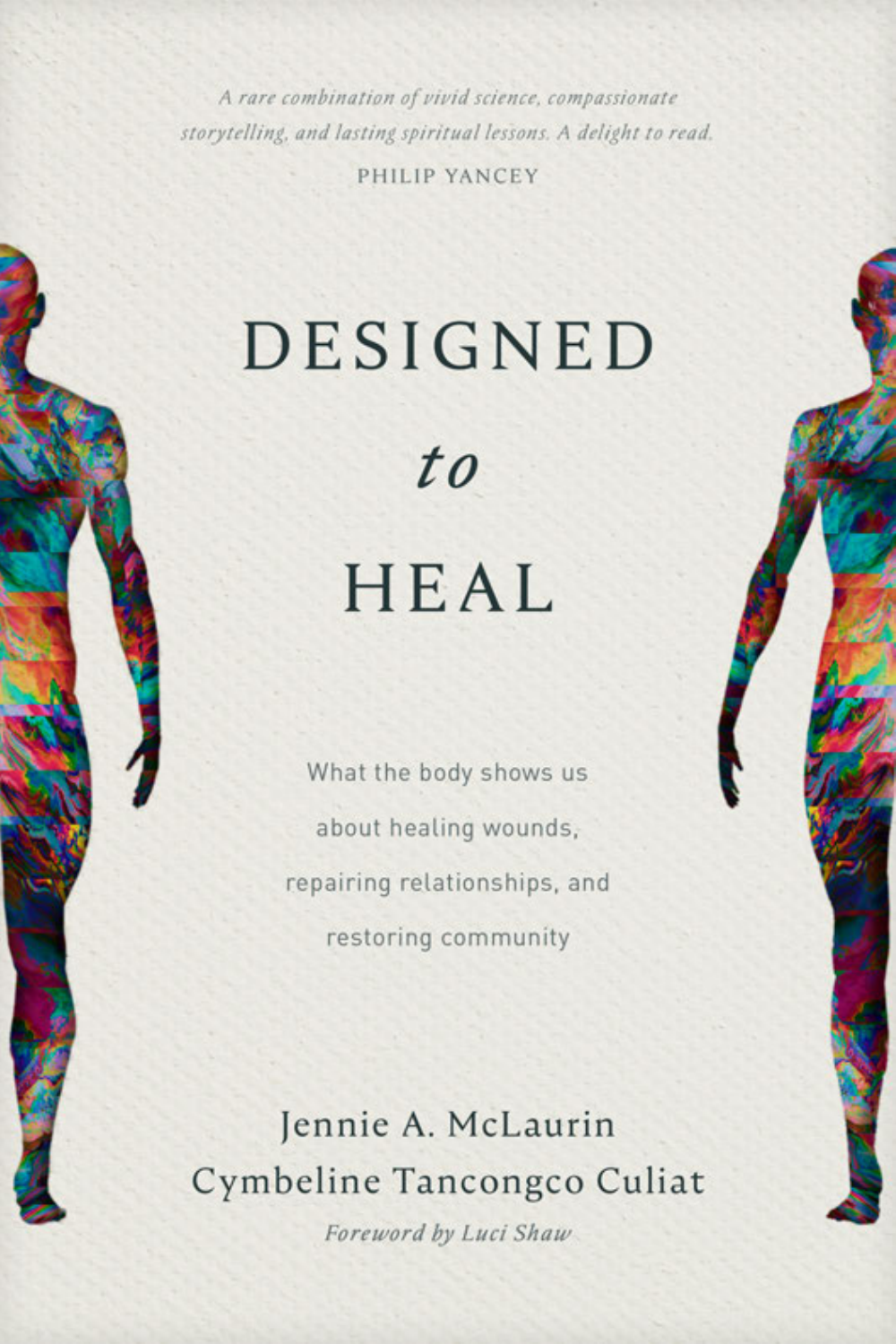When I began reading *Designed to Heal*, I felt the same flush of excitement that I had when I first encountered Dr. Paul Brand, my collaborator on three books. These two authors, a researcher and a physician, have woven together a rare combination of vivid science, compassionate storytelling, and lasting spiritual lessons. A delight to read.

**PHILIP YANCEY**, bestselling author

To work in prison ministry is to see, day in and day out, the damage that unhealed wounds can create in a life and a community. This book paints a vivid picture of the hope we share—that God's love can bring healing to even the most profound of wounds, and the mechanisms through which that healing may come to pass.

**JED BREWER**, director of productions at Mission:USA

I have tried to come up with just the right word to describe this book, and the best I can do is "marvelous." Medical doctor Jennie McLaurin, with the help of her friend, molecular geneticist Cymbeline Culiat, has written a marvelous book. They open up for us the wonders of the human body, in particular the marvel of the body's inherent capacity for healing. I was stunned by what they show us: the ability of the body to repair, restore, and even regenerate. Drs. McLaurin and Culiat take us through the remarkable stages by which such wound healing takes place and apply them to the healing of corporate bodies, especially the church, the body of Christ. Through their stories of healing, clear and easily grasped biological explanations, and solid theological insights, I find myself lifted into hope that *all* wounds can be healed, and one day will be. Marvelous in every sense of the word!

**DARRELL JOHNSON**, retired pastor and professor, teaching fellow at Regent College, and theological mentor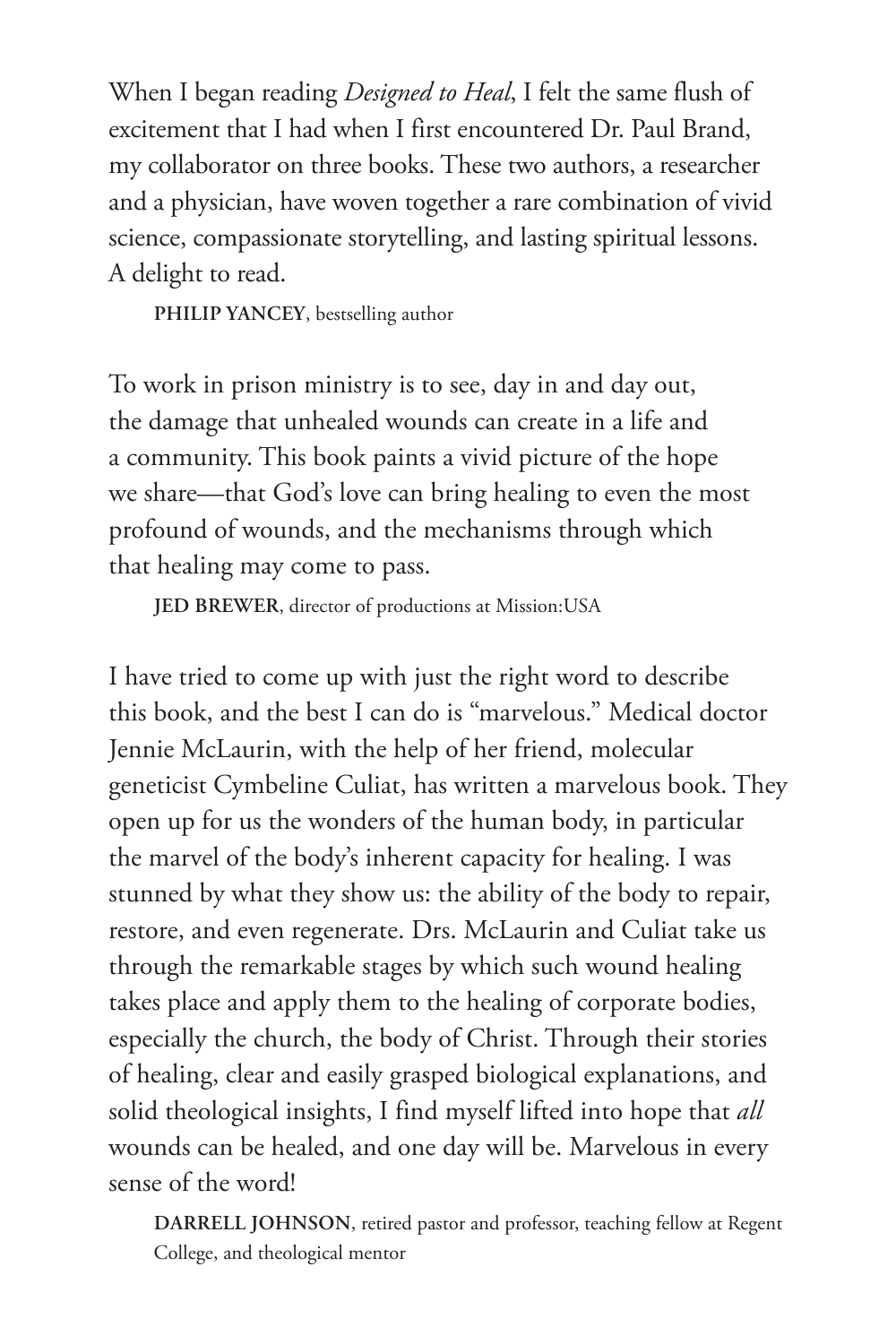This is a book of hope—hope in the grace that courses through our healing physical bodies and for the communal bodies that we live among. The wonders of science, illuminated by a physician and a molecular geneticist, shed light on possibilities for families, neighborhoods, churches, and the body politic. Drs. McLaurin and Culiat are close friends who share deep commitments to science, motherhood, and living out their Christian faith in our complicated world. Acknowledging the reality of woundedness, physical and social, they offer ways of seeing and living that will bless the world.

**SUSAN S. PHILLIPS, PHD**, executive director of New College Berkeley, sociologist, and author of *The Crisis of Care* (with Patricia Benner) and *The Cultivated Life*

This unique and very interesting book examines the processes by which our bodies heal, and applies that learning to the healing of relationships. The authors share current brain science research relating to the damaging effects of trauma and the protective effects of positive emotions and experiences. Overall a very valuable and useful new perspective.

**BRIAN ALLAIN**, founder of Writing for Your Life and How to Heal Our Divides

The prevalence and intensity of current conflicts in personal and communal lives have reached critical levels globally. This book presents a refreshing and intriguing new perspective on how the injuries in our lives can heal by applying the principles of how the physical body naturally heals wounds. Combining scientific and medical knowledge with engaging stories from the clinic, the laboratory, and their personal lives, the authors have crafted a unique work that has great potential to bring healing to the injured spaces of any reader's life.

**LISA GOKONGWEI-CHENG**, president of Summit Media, Manila, Philippines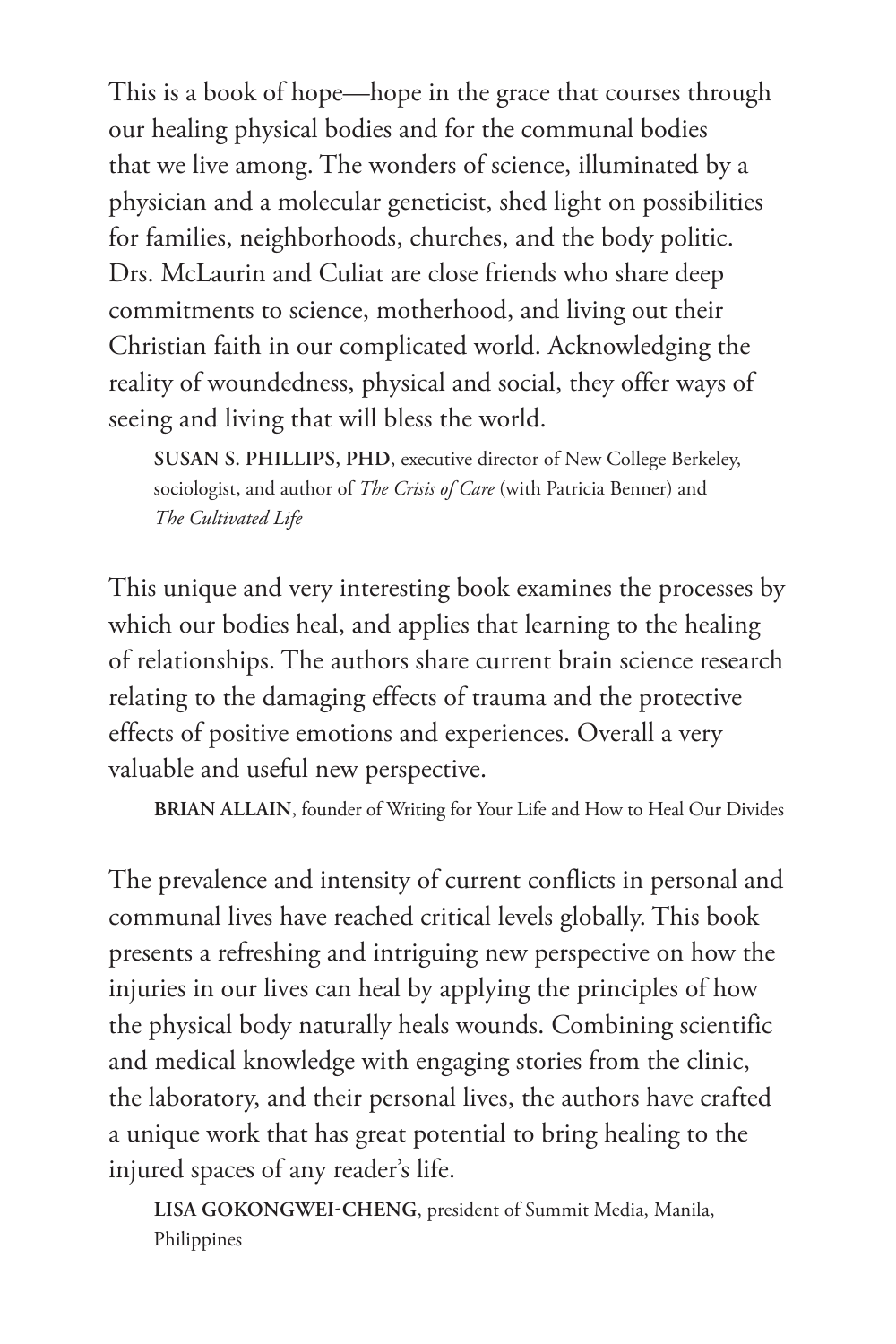On this fascinating journey, two medical friends invite readers into the human body's capacity to heal its physical wounds and provide a spiritual blueprint for healing our broken communities. Kind, savvy, and encouraging, pediatrician Jennie McLaurin and scientist Cymbeline Tancongco Culiat apply the balm of insight, story, and encouragement to inspire fresh ways of exploring how God's people and our connections can be healed and also transformed. It's a restorative adventure worth taking.

**PATRICIA RAYBON**, author of *My First White Friend: Confessions on Race, Love, and Forgiveness* and *I Told the Mountain to Move: Learning to Pray So Things Change*

In this engaging book, a physician and a scientist share their stories of injury and healing. As they describe the amazing biological processes at work in our physical bodies, we gain new insights into ways to promote healing in our relationships, churches, and communities. A timely book, excellent for preachers, small groups, and our wounded world.

**DEBORAH HAARSMA**, president of BioLogos

We are indeed spiritual beings in physical bodies that God created with amazing healing capabilities. God in his glory and majesty created our bodies magnificently, and *Designed to Heal* gives us a glimpse of what we can learn from the wondrous design of physical healing and what it teaches us about how to experience relational and emotional healing as well. It marries scientific and spiritual understanding to give a visual presentation of the work needed for us to be completely restored and transformed—not only from our physical wounds but also from our emotional, relational, and spiritual wounds as individuals and as one body of Christ. I recommend that you read this book and hope that it blesses you!

**DR. PETER TAN-CHI**, senior pastor, Christ's Commission Fellowship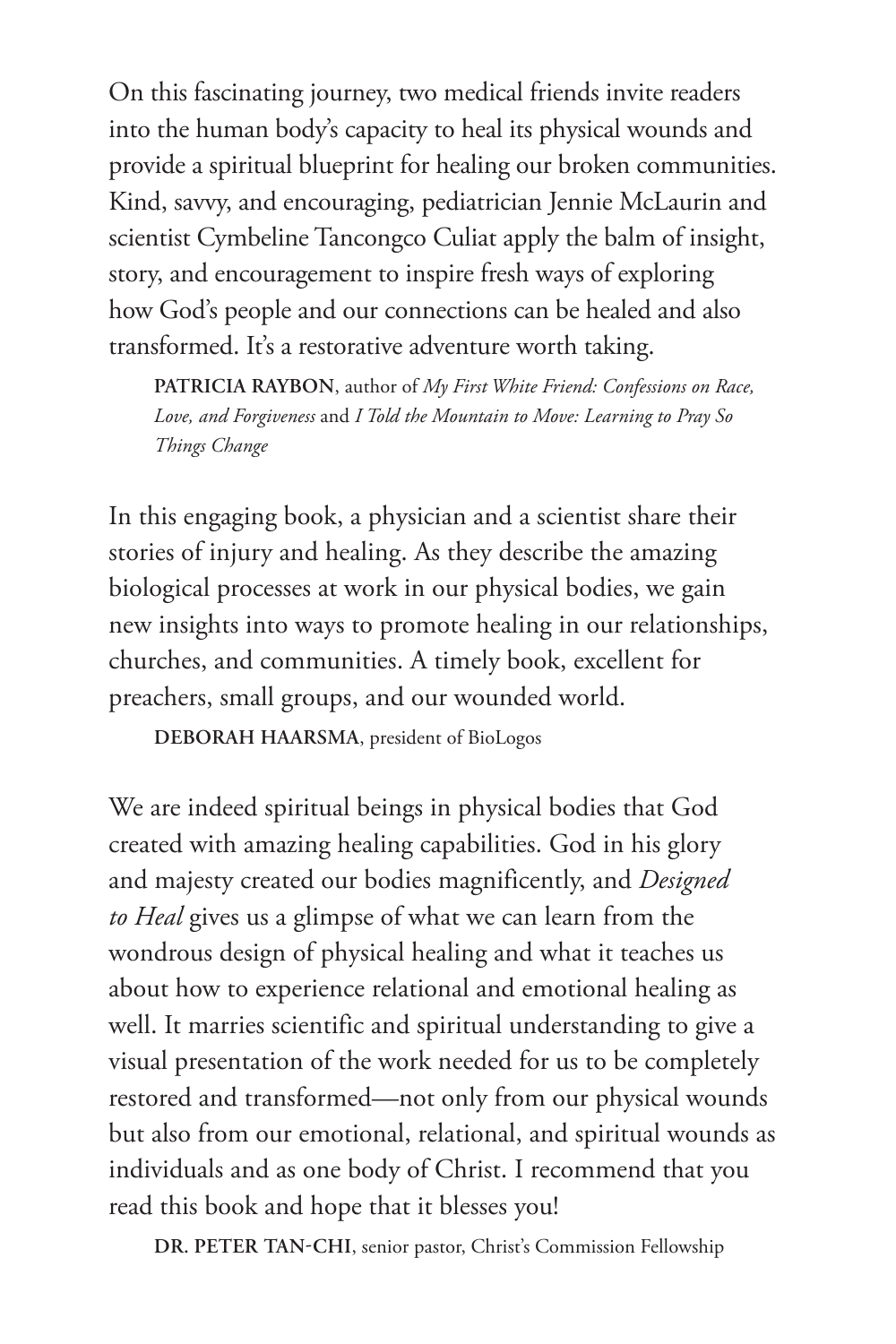McLaurin and Culiat thoughtfully compare the biological processes of wound healing to the steps needed to heal the human soul, what the Greeks called our psyche. Although biological healing appears to be spontaneous and almost miraculous (even to the medical community), healing our hearts requires more intervention. Whether it is our individual psyche or the corporate psyche of our families and communities, the authors provide practical examples (many from their own lives) that can encourage and enable us to seek the healing that leads to wholeness. I wholeheartedly recommend this book as one I will share with friends and family.

**ROGER E. STOLLER, PHD**, distinguished materials scientist, Oak Ridge National Laboratory (retired)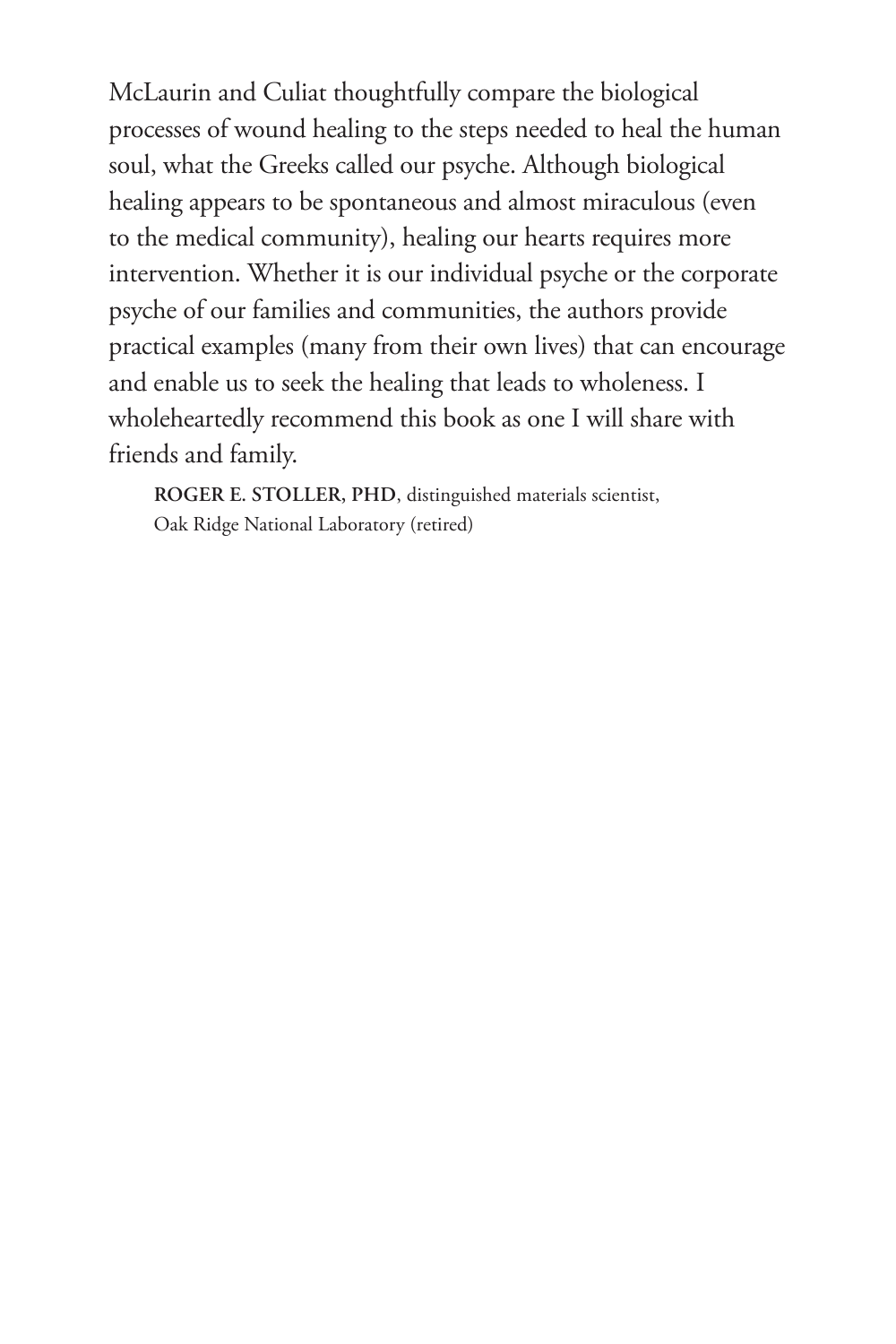## DESIGNED to HEAL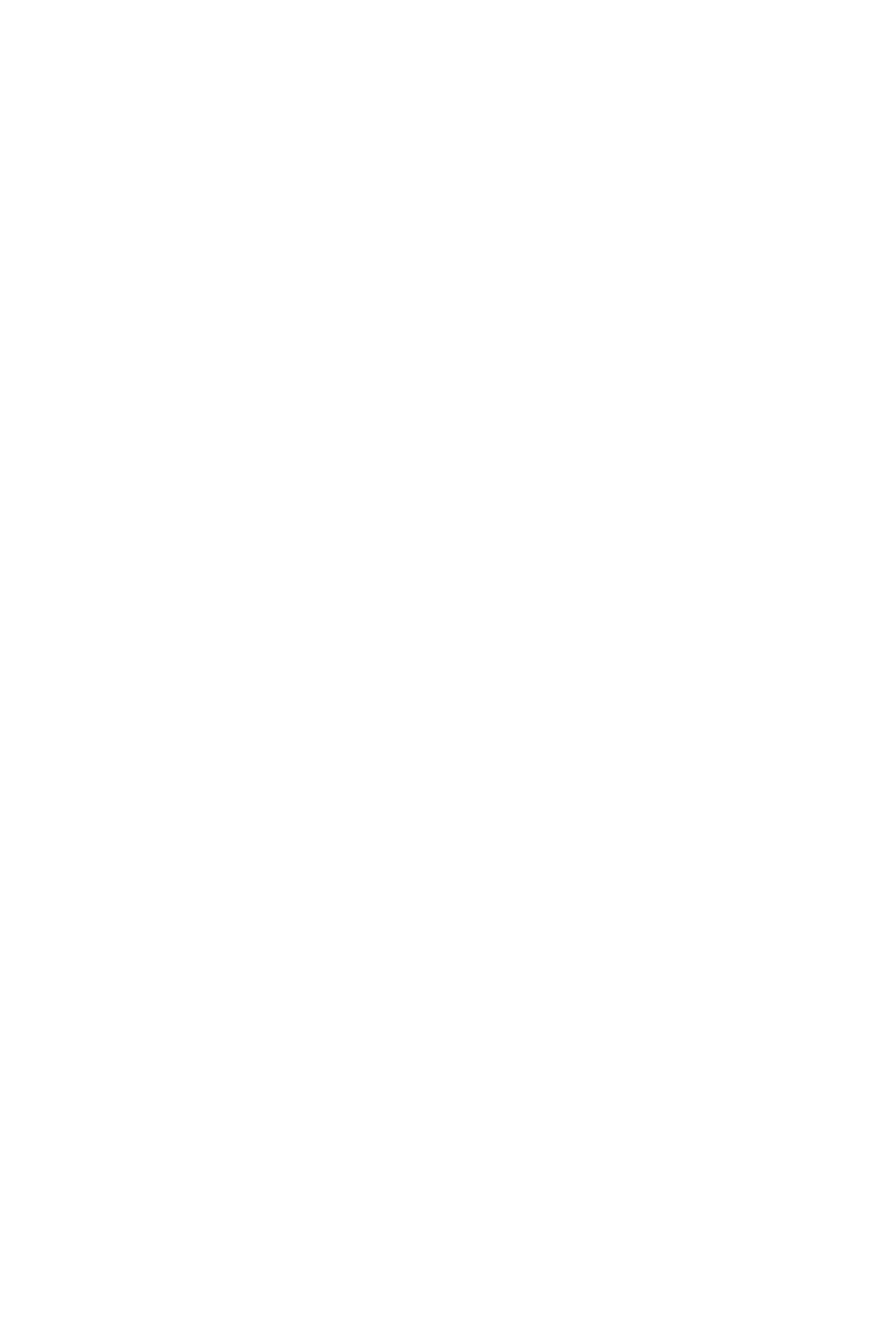# D E S I G N E D

*to* 

## HEAL

WHAT THE BODY SHOWS US ABOUT HEALING WOUNDS, REPAIRING RELATIONSHIPS, AND RESTORING COMMUNITY

 $\infty$ 

## Jennie A. McLaurin Cymbeline Tancongco Culiat



The Tyndale nonfiction imprint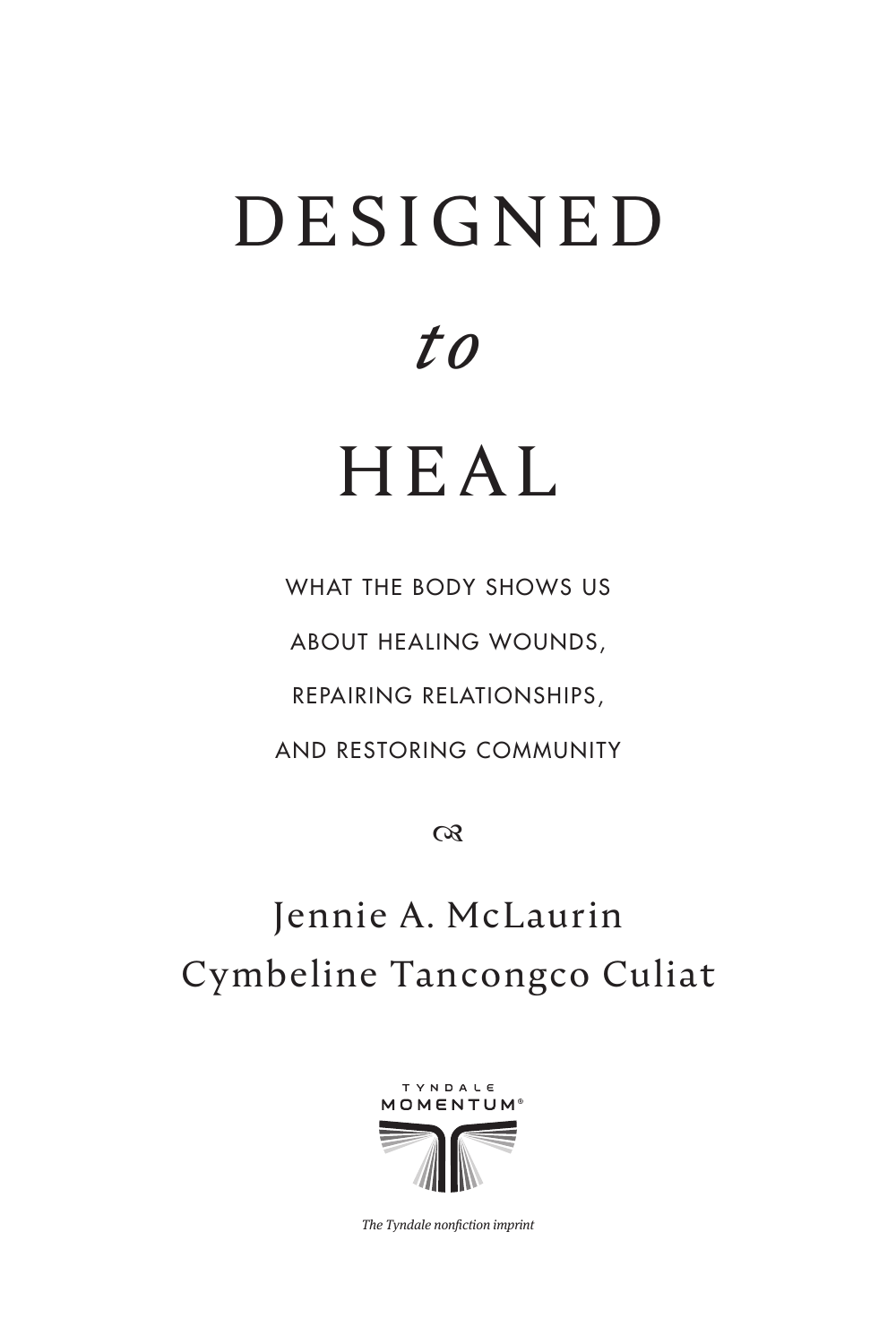Visit Tyndale online at tyndale.com.

Visit Tyndale Momentum online at tyndalemomentum.com.

*TYNDALE*, Tyndale's quill logo, *Tyndale Momentum*, and the Tyndale Momentum logo are registered trademarks of Tyndale House Ministries. Tyndale Momentum is the nonfiction imprint of Tyndale House Publishers, Carol Stream, Illinois.

*Designed to Heal: What the Body Shows Us about Healing Wounds, Repairing Relationships, and Restoring Community*

Copyright © 2021 by Jennie McLaurin and Cymbeline T. Culiat. All rights reserved.

Cover images are the property of their respective copyright holders, and all rights are reserved. Glitch melt © Wizemark/Stocksy; male and female skeletal system © LEONELLO CALVETTI/ SCIENCE PHOTO LIBRARY/Getty Images; canvas © track5/Getty Images.

Author photograph of Jennie McLaurin taken by John Shaw, copyright © 2020. All rights reserved.

Author photograph of Cymbeline T. Culiat taken by Julio R. Culiat, copyright © 2020. All rights reserved.

Designed by Koko Toyama

Published in association with the literary agency of WordServe Literary Group, www.wordserveliterary.com.

Unless otherwise indicated, all Scripture quotations are taken from the Revised Standard Version of the Bible, copyright © 1946, 1952, and 1971 National Council of the Churches of Christ in the United States of America. Used by permission. All rights reserved worldwide.

Scripture quotations marked MSG are taken from *THE MESSAGE*, copyright © 1993, 2002, 2018 by Eugene H. Peterson. Used by permission of NavPress. All rights reserved. Represented by Tyndale House Publishers.

Scripture quotations marked NIV are taken from the Holy Bible, *New International Version*, Scripture quotations marked NIV are taken from the Holy Bible, *New International Version*,®<br>*NIV*.® Copyright © 1973, 1978, 1984, 2011 by Biblica, Inc.® Used by permission. All rights reserved worldwide.

For information about special discounts for bulk purchases, please contact Tyndale House Publishers at csresponse@tyndale.com, or call 1-855-277-9400.

#### **Library of Congress Cataloging-in-Publication Data**

Names: McLaurin, Jennie A., author. | Culiat, Cymbeline Tancongco, author.

Title: Designed to heal : what the body shows us about healing wounds, repairing relationships, and restoring community / Jennie A. McLaurin and Cymbeline Tancongco Culiat.

Description: Carol Stream, Illinois : Tyndale House Publishers, [2021] | Includes bibliographical references.

Identifiers: LCCN 2021004324 (print) | LCCN 2021004325 (ebook) | ISBN 9781496447791 (hardcover) | ISBN 9781496447814 (kindle edition) | ISBN 9781496447821 (epub) | ISBN 9781496447838 (epub)

Subjects: LCSH: Emotions--Psychological aspects. | Mind and body. | Interpersonal relations. Classification: LCC BF511 .M33 2021 (print) | LCC BF511 (ebook) | DDC 152.4—dc23 LC record available at https://lccn.loc.gov/2021004324

LC ebook record available at https://lccn.loc.gov/2021004325

Printed in the United States of America

27 26 25 24 23 22 21 7 6 5 4 3 2 1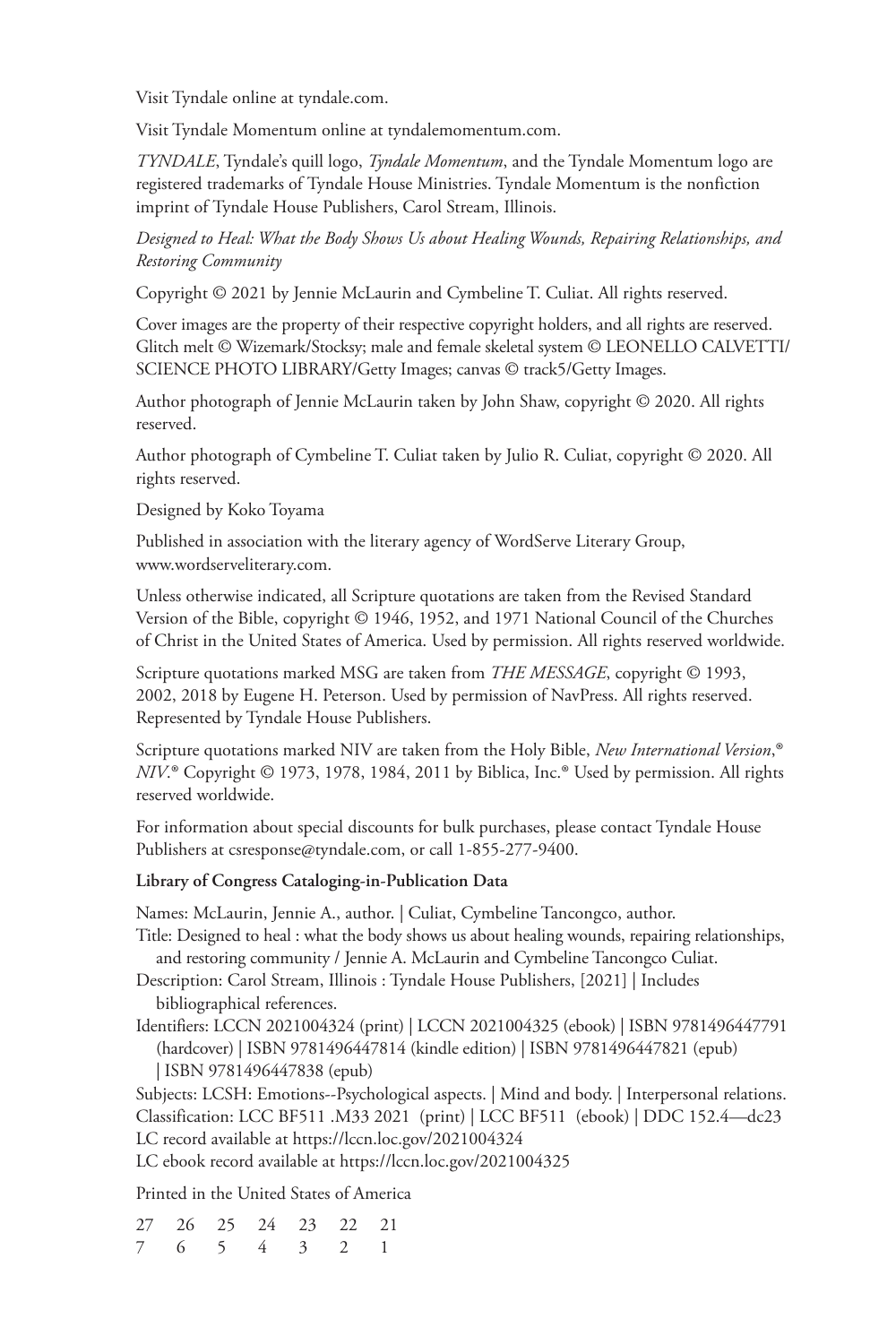*To the faithful restorers and sustainers of our healing matrix: Andrew, Luci, and Larry Julio and Caleb*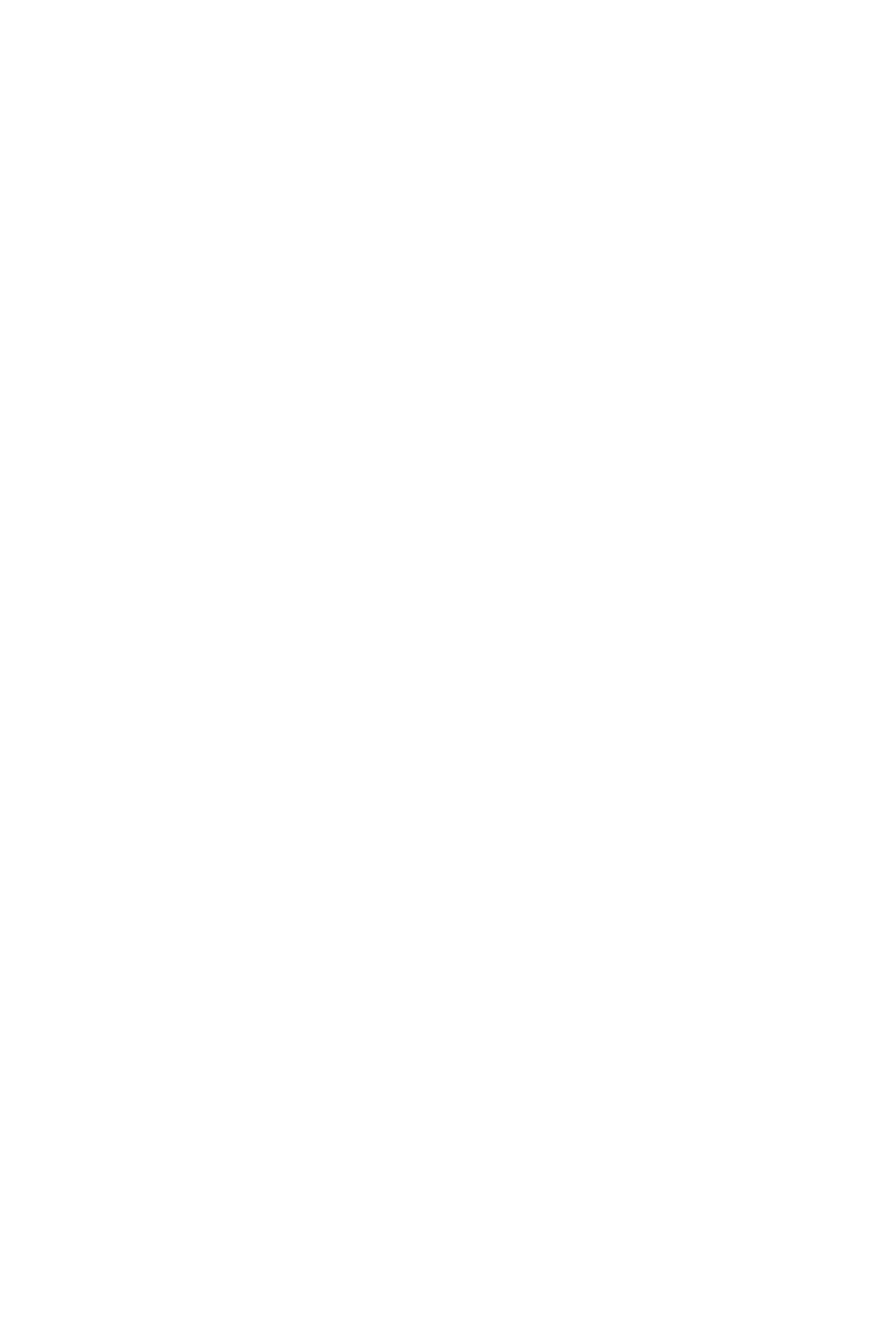## CONTENTS

### [FOREWORD BY LUCI SHAW](#page-13-0) *xiii*  [INTRODUCTION: BODIES](#page-17-0) *1*

- 1 . WOUNDED *13 [The Four Phases of Healing](#page-29-0)*
- 2 . FRESHLY INJURED *29 Stop the Bleeding and Keep Things Clean*
- 3 . INFLAMMATION GONE AWRY *47 Slow Boils and Explosive Storms*
- 4 . VITAL CONNECTIONS *79 Collaboration and Community*
- 5 . PROUD FLESH *105 Necessary Rewounding*
- 6 . SCARRING AND MATURATION *123 Form and Function*
- 7 . IMPAIRED SCARRING *139 Distortion and Contracture*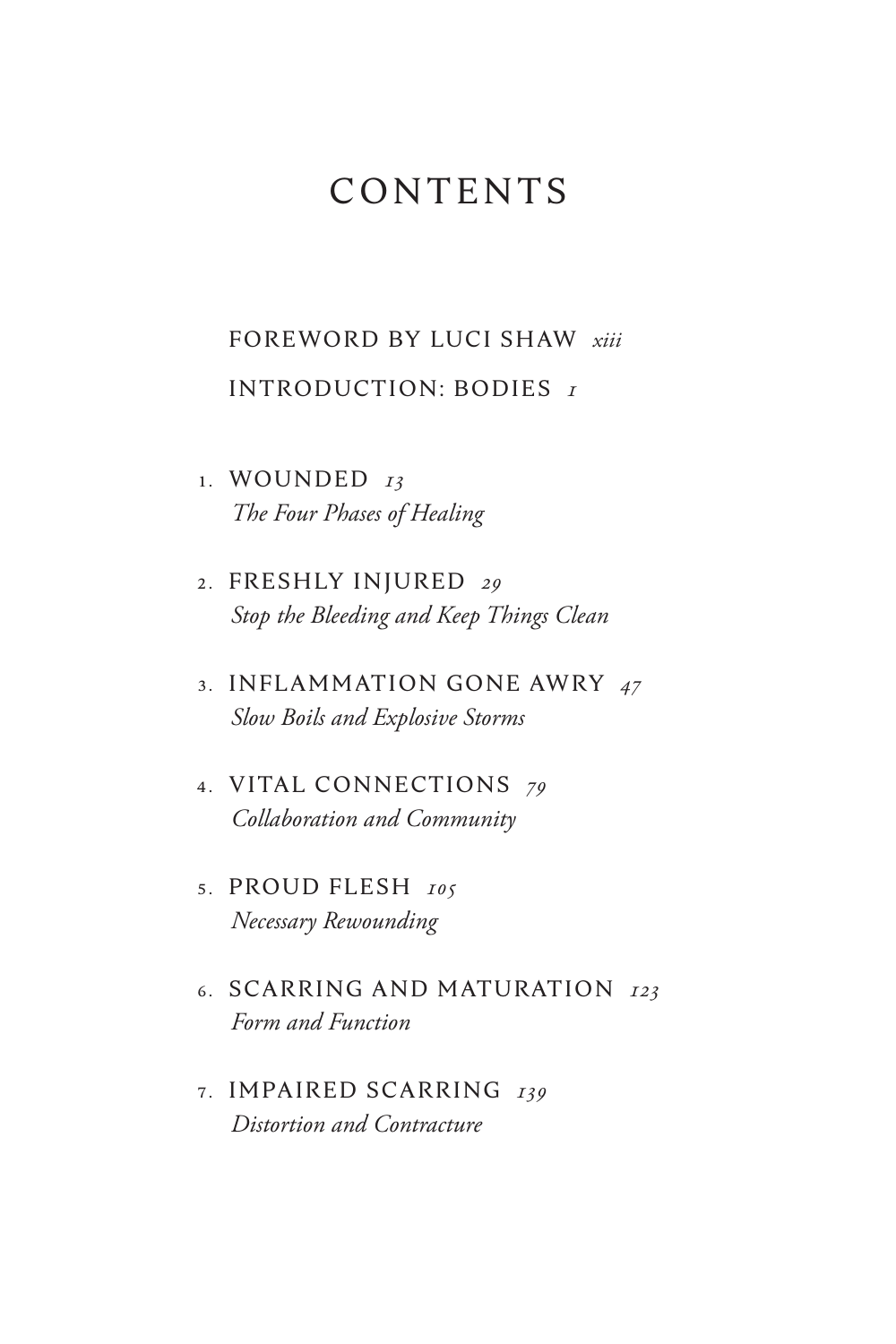- 8 . IN THE BEGINNING *157 Innocence and Perfection*
- 9 . MIND AND BODY AS ONE *177 Science, Spirituality, and Transformation*
- 10. HISTORIES AND POTENTIALS *205 Wholeness and Healing in the Body*

 ACKNOWLEDGMENTS *211* REFLECTION AND DISCUSSION GUIDE *215* NOTES *243* ABOUT THE AUTHORS *251*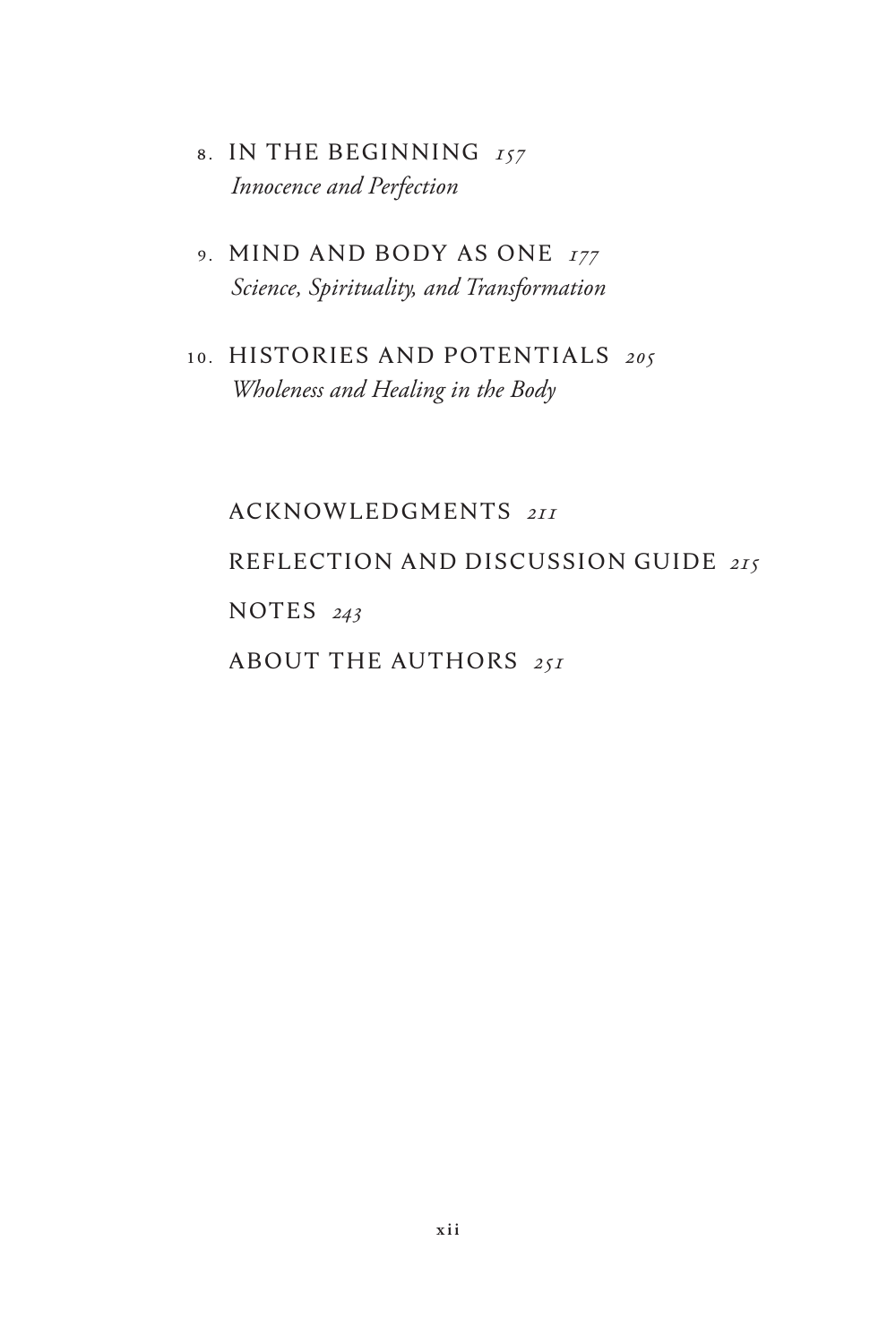### <span id="page-13-0"></span>FOREWORD

Fifteen years ago Dr. Jennie McLaurin blew into my life like a fresh wind. I first met her when she took a journalwriting course that I was teaching at Regent College in Vancouver, British Columbia. From that early introduction I remember well her energy and her vivid personality.

I come from a family of physicians—two grandfathers, father, brother, son—and while I'm not a doctor myself, I feel a kindred spirit with healers and professionals like Jennie McLaurin and her colleague and friend Cymbeline (Bem) Culiat, who can investigate the causes and cures of physical wounds and diseases. As a mother of five, I've also learned a lot over the years, sometimes by painful experience, about illness and accidents, pain and healing.

My father was a surgeon, a medical missionary in the Solomon Islands. After his retirement, the family moved to England, where my brother and I were born. We were his only children. Under his influence we lived a life full of adventures and challenges, both physical and spiritual, eventually relocating to Australia. To my mother's panicked horror, he would challenge us to test our limits, climbing cliffs, hiking and bushwhacking through forests, swimming in the breakers along rocky beaches. On one such outing I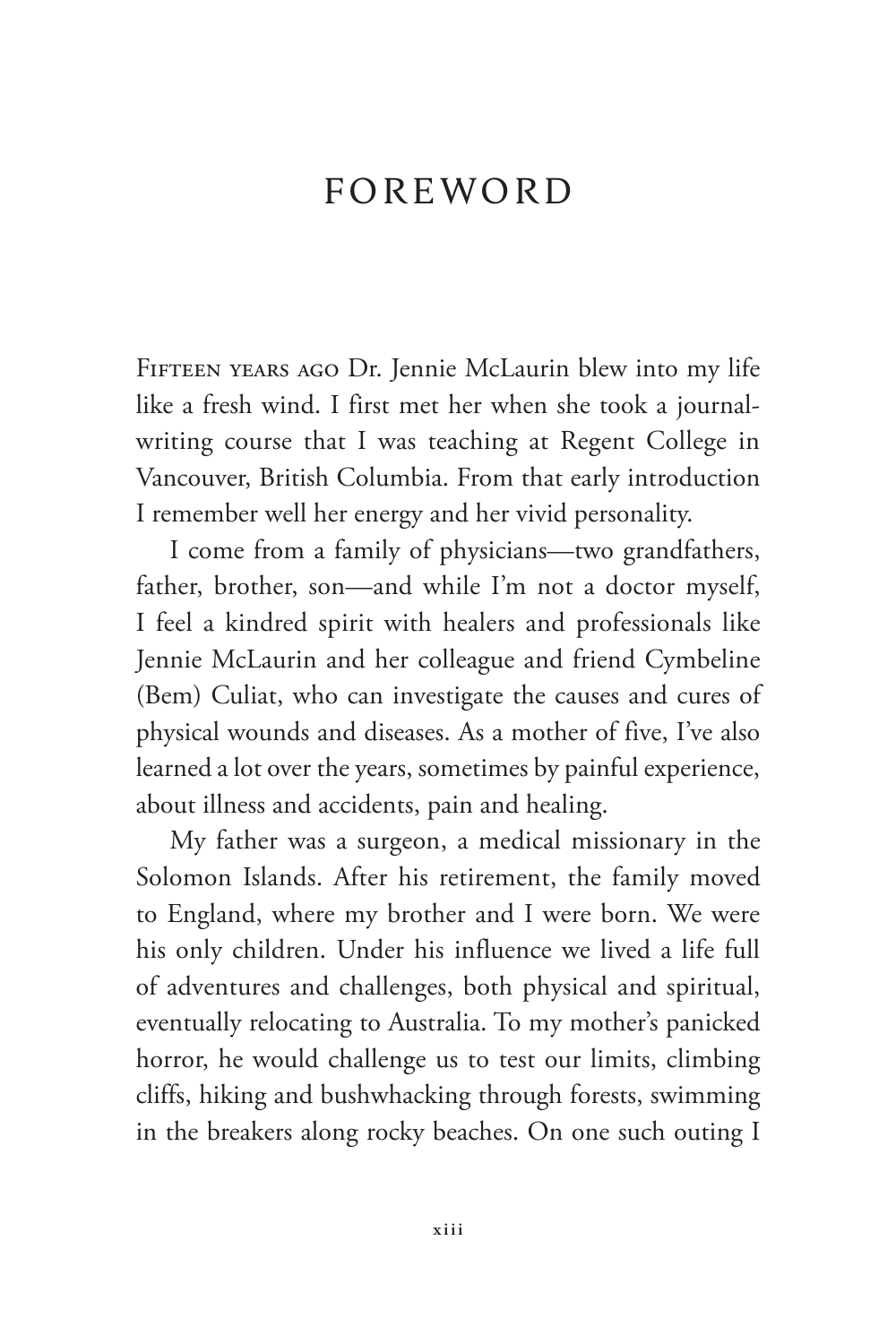cut my ankle on a sharp oyster shell. I remember how freely it bled and eventually healed under the bandages, though it left a four-inch scar. This was, of course, back in the 1940s, before the widespread use of antibiotics.

My father was a born optimist, and when we would come to him sobbing after a fall or a cut, his invariable treatment advice was, "Nothing to worry about. Dab it with peroxide. Then put some baby powder on it to make a scab. It'll heal under the scab, but don't pick at it or pull it off, or it might get infected."

So we would dab our scrapes with hydrogen peroxide and watch the little wound fizz, thinking, *Aha! It's working!*

Now, many years later, new understandings of the healing process are being applied, and that's when this remarkable book by Jennie and Bem has arrived, with groundbreaking revelations. I'd heard from these two experts about their fresh understandings of the stages of wound healing, and I was privileged to read an early version of this manuscript. As I read, I grew more and more excited about the fascinating details of the process and how relational as well as physical healing can happen. I encouraged these friends to disclose this information to a wider public, to show us how the metaphor of the physical healing mechanism can be applied in damaged human relationships to ease tension, heal hurts, and mend the divisions that are prevalent in human nature and in communities of faith.

I remember how, several years ago, during a drive to a weekend getaway with Jennie and Bem, we three engaged in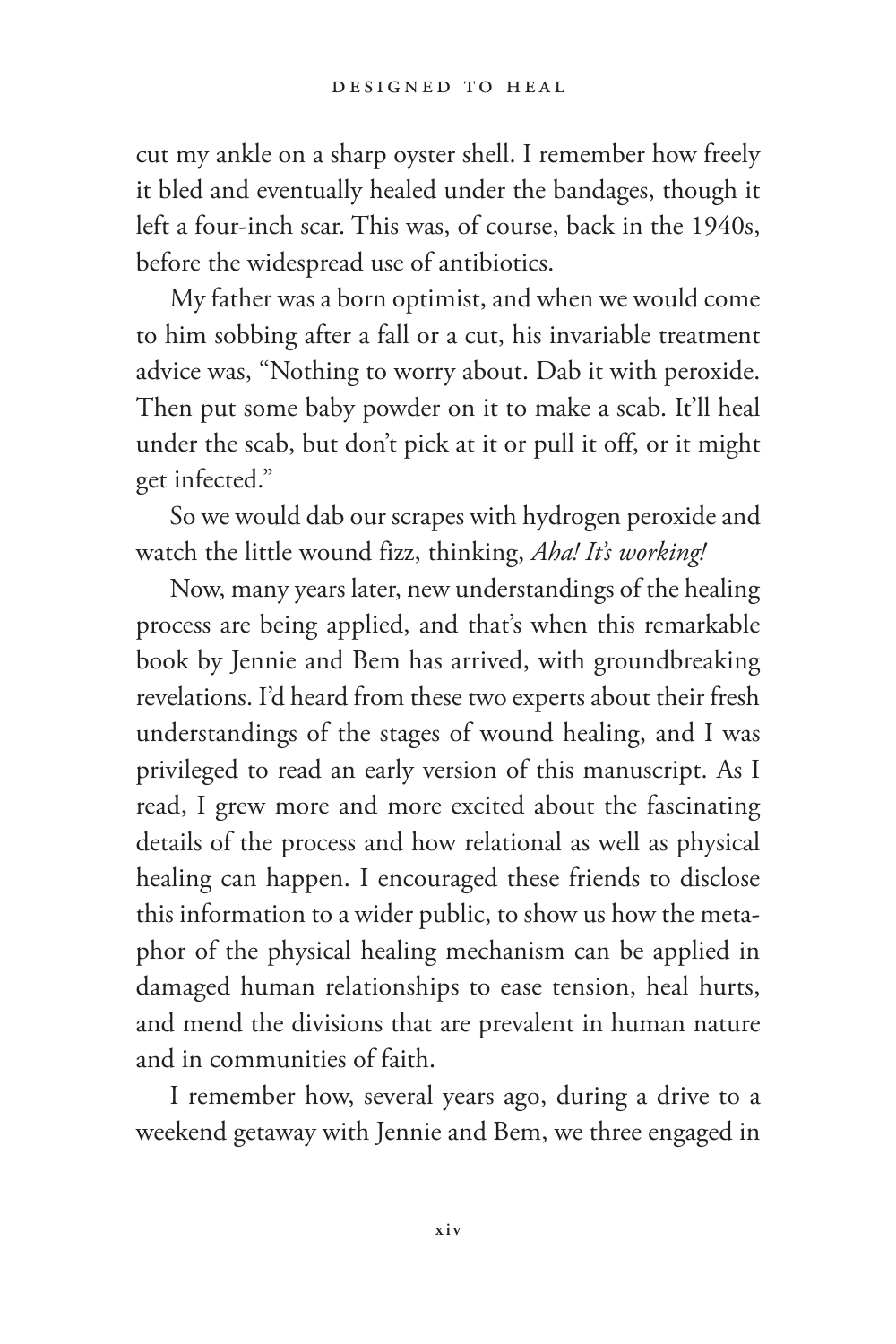#### **FOREWORD**

a long and fruitful conversation about how this process of healing and recovery might be applied. The context was not just a discussion about a therapy for physical wounds but a more comprehensive vision of how this intricate process of healing and recovery might be applied to fractures within personal and community relationships that have become toxic because of conflicts, either perceived or imagined.

As a poet and writer, I value all fresh and creative insight into the human condition. During that weekend conversation I felt so energized that I insisted that these insights be written about and published. I told them I'd do anything to encourage that process, to make it a book. They have taken me up on that, and because their thinking and insights are so original, so powerful, I am convinced that this unique book will have a profound impact.

I've come to depend on my friendship with Jennie, who is a wise, supportive friend and clinician. And I'm deeply grateful and excited, now, to be recommending Jennie and Bem's book to the wider world where the vital healing of bodies and souls is so desperately needed.

Go with God, Jennie and Bem. We'll hear you and follow along!

> *Luci Shaw Poet and Writer-in-Residence at Regent College, Vancouver, British Columbia*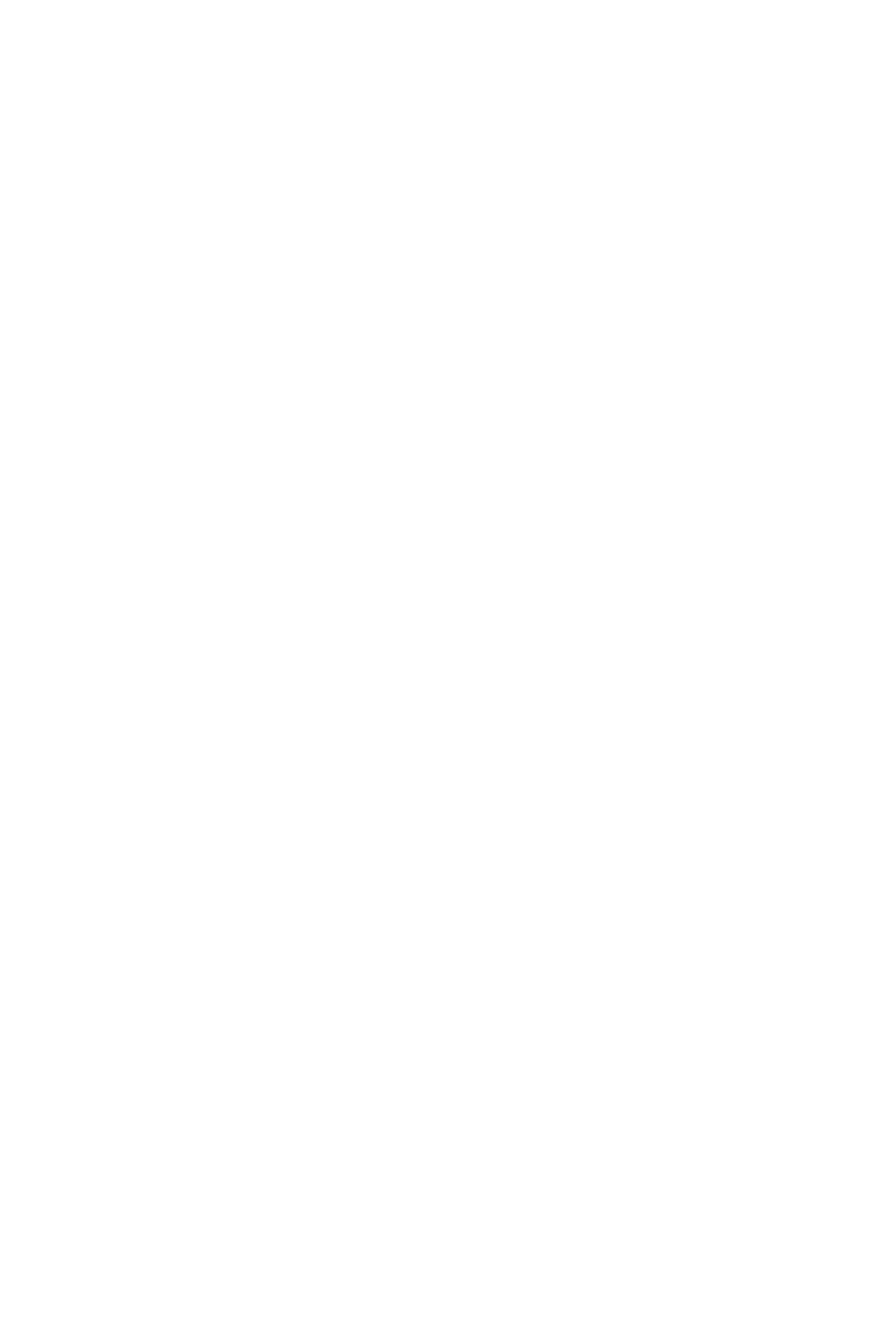## <span id="page-17-0"></span>BODIES *by Jennie A. McLaurin*

*The human body has been called the microcosm of the universe, a little world of wonders and a monument of divine wisdom and power, sufficient to convince the most incredulous mind of the existence of the Great Designer.* A. B. Simpson

Despite saying for years that they wouldn't put a bumper sticker on a Bentley, my sons recently got tattoos together. Knowing I would worry about the hygiene of the techniques used, the permanency of the choice, and the meaning of the design, they chose to surprise me. The family crest spreads across a forearm of the older and a thigh of the younger. After the boys endured a few days of swelling, redness, and mild pain, the images became background art instead of acute injuries. They are delighted with their choices, and I am still thrilled to be their mom.

Actually, I frequently find tattoos during the physical exams I do every Tuesday in an adolescent clinic. Sometimes the images are just flowers or abstract designs. Other times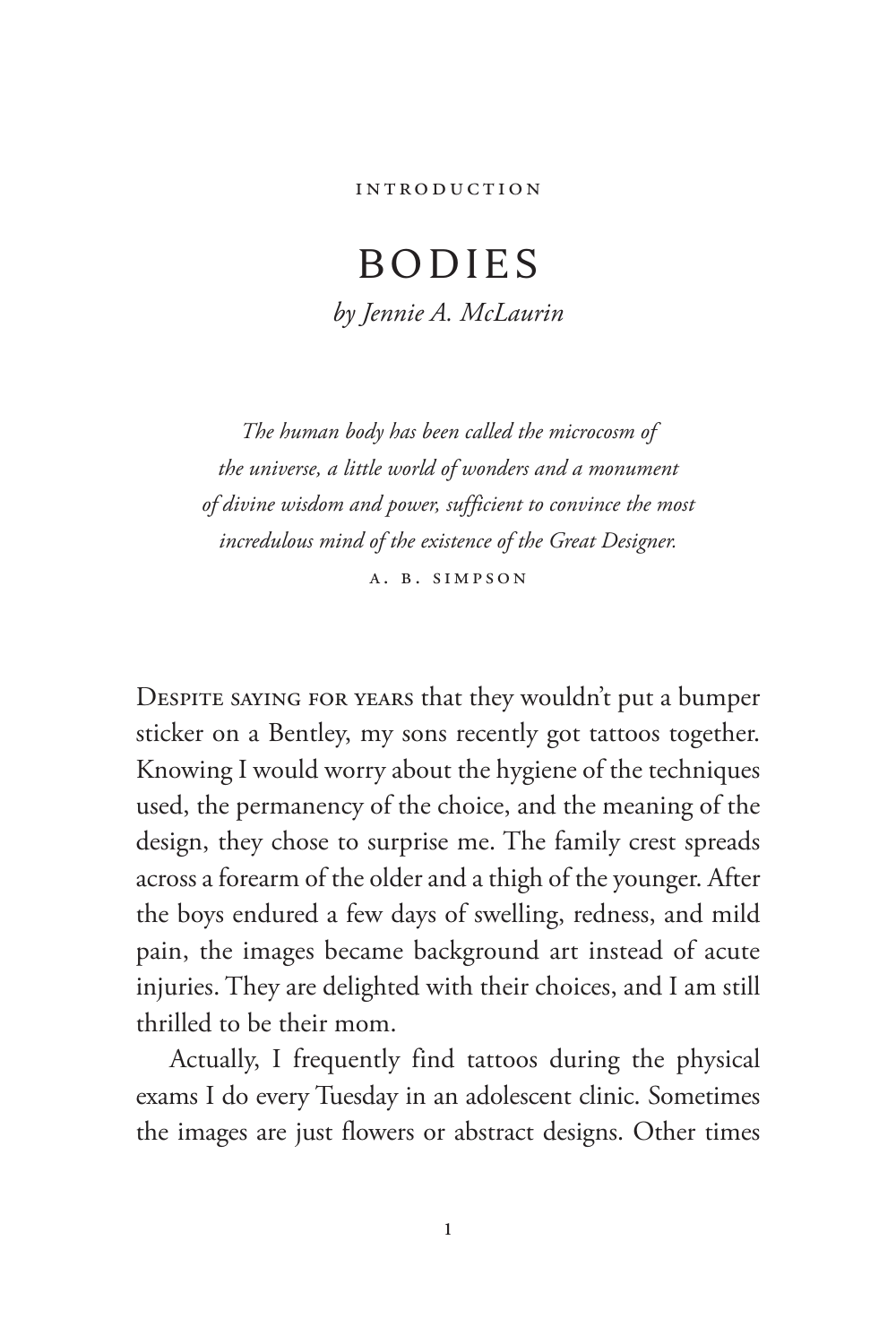they are pop culture icons or the names of loved ones. Often when a patient shares their meaning, I get a lump in my throat.

Elijah's exam is one I particularly recall.<sup>1</sup> He greeted me with a broad smile and an open expression. I could see a block letter tattoo on his neck as I shook his hand but couldn't decipher the words. Eagerly, he shared how he was going to study nursing after completing his high school requirements. This program was a new start, he said, a chance to better his opportunities.

As I spoke with Elijah about any past hospitalizations, he told me of two. One was for facial reconstruction. I glanced more closely at his face, amazed that I could see no trace of a scar. He grinned, saying he had an awesome surgeon. Why did he need reconstruction? I wondered. Elijah replied with two words—*brass knuckles*. Then he balled up his fist and put it over his left eye.

Talking on, Elijah said he was so fortunate to have full sight and a symmetrical face after his left orbital bones were fractured in a gang-related fight. He moved away from that crowd after his surgeries, but his hospitalizations weren't over. When he started seeing and hearing things that others didn't and became frightened of going anywhere in public, he was diagnosed with schizophrenia. Another month of his life was spent in a medical ward, and now he was left with a problem that couldn't be fixed in an operating room. His medicines helped him feel functional again, but he said he still saw and heard things. He had learned, so far anyway, to cope with them as background noise.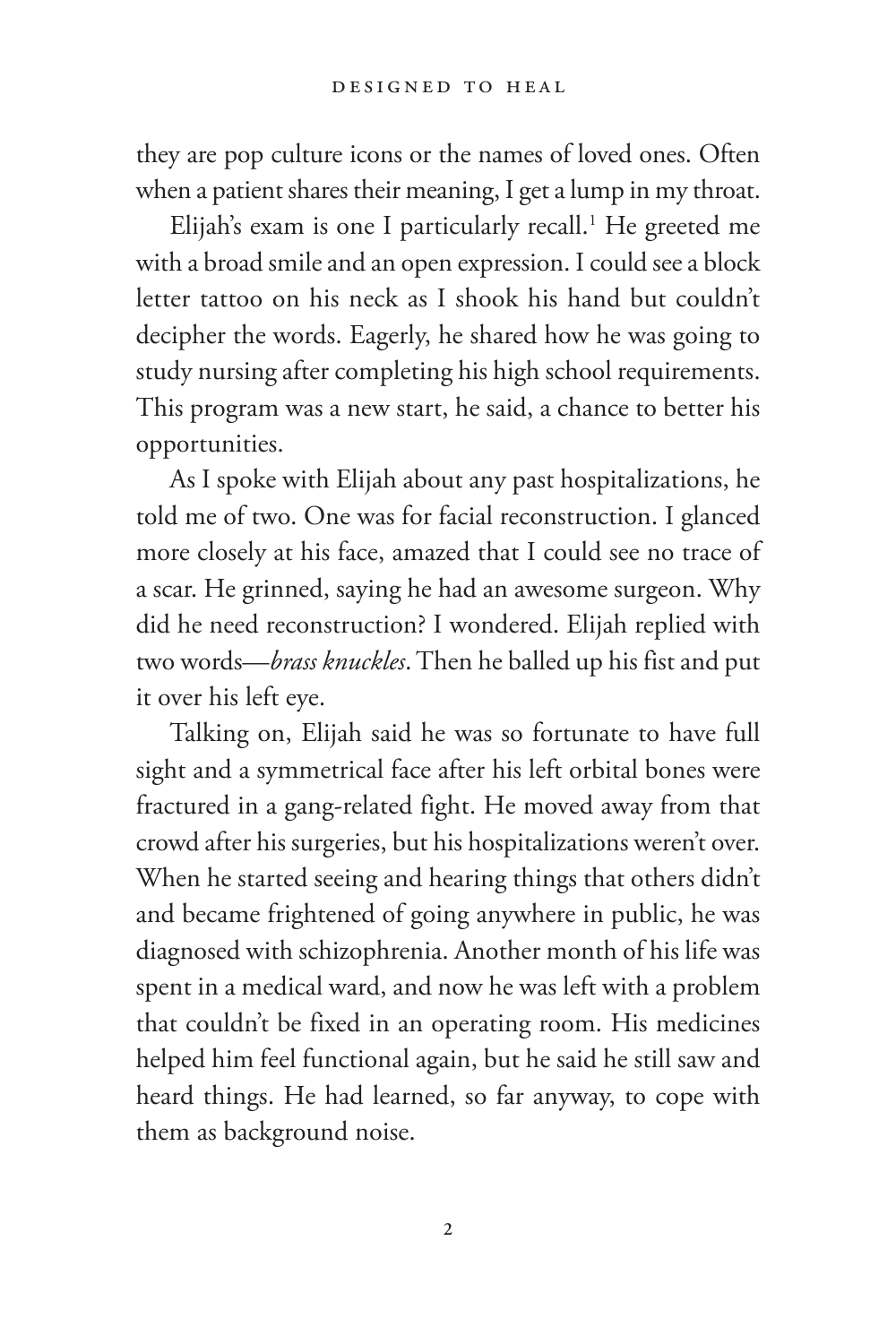#### Bodies

Elijah's physical body seemed to be in great shape. He was slender with a muscular frame; I checked all the boxes "Normal" on the physical form. At the conclusion of the visit, I asked Elijah what the tattoo on his neck said.

"Resilient," he replied.

As a physician, I'm an expert on the bodies I encounter in the exam room. But even there, I'm often struck by how illequipped I am to remedy life's complex wounds, like the distressing emotional ones suffered by Elijah. Just like the human body that I know so well from medical training, the corporate bodies I inhabit—whether my church, my family, or my workplace—are sometimes healthy and sometimes injured. We all want our collective bodies to stay well, but many times those wounds also appear too complicated to heal.

Family strains, workplace stress, church policy disagreements, and world politics have all taken a toll on my wellbeing. And the problem isn't just "them"—it is me as well. How do I respond as my authentic self in times of stress, crisis, and deep hurt? When should I let go of a conflict and when should I hang on, pushing for a better resolution? Am I hurting or helping? These problems are harder for me to solve than most of my pediatric cases.

Our physical bodies are designed to heal, even when faced with extraordinary circumstances. Our healing tendencies are integrated into every system of the body, responsive down to the most basic microcellular level. As humans, we will all experience hurt; indeed, woundedness is part of what it means to be alive. But due to the amazing design of our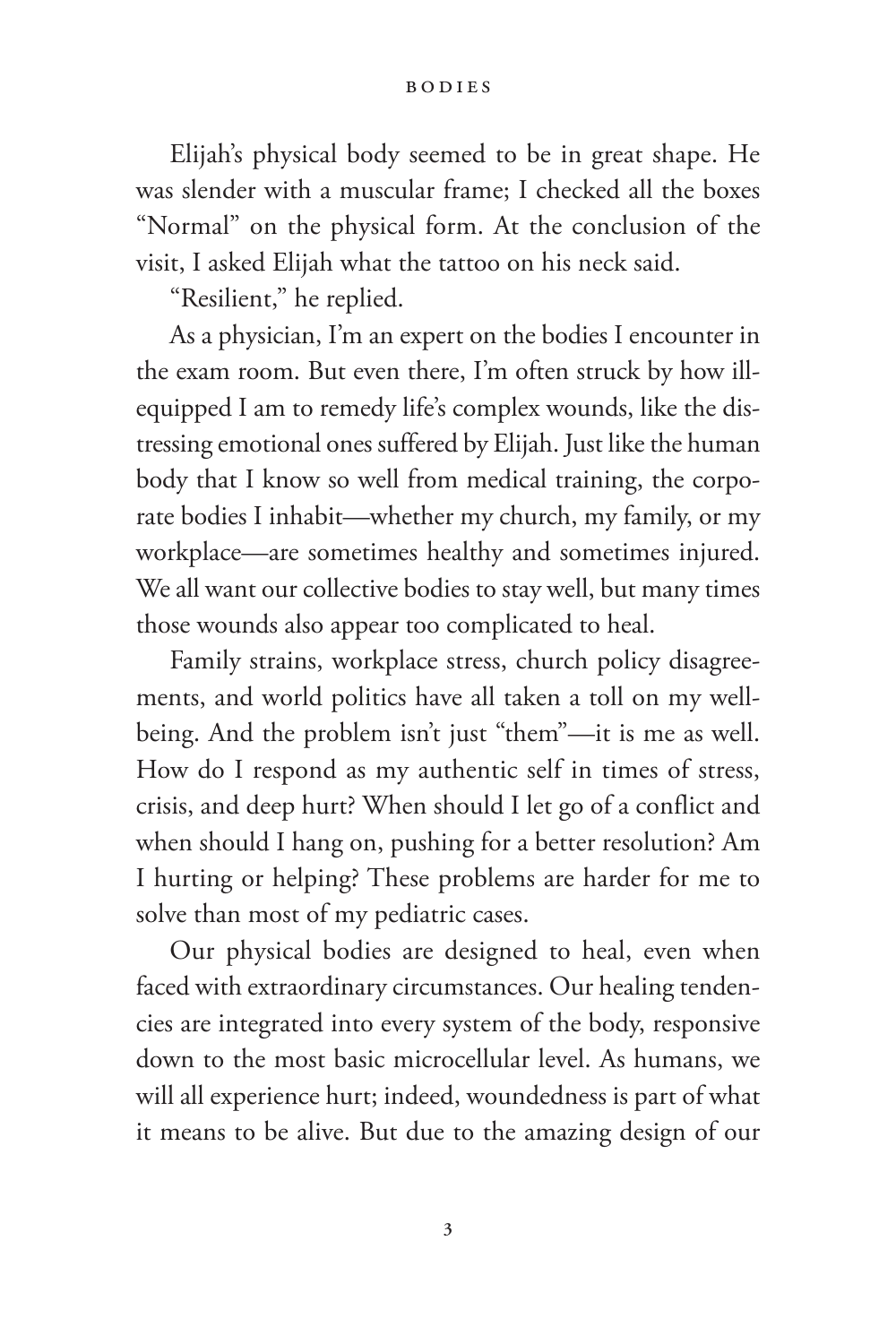bodies, our injuries don't have to have the last word. Repair, restoration, and even regeneration are built into our very cells. In fact, the actual healing process is complex, involving distinct stages and many cell types that contribute to the overall work in an orderly, patient progression.

What if our corporate bodies were oriented to healing the way our physical bodies are? People of Abrahamic faiths see our bodies as made in the image of God. That image can extend down to the holistic engagement of our microcellular properties toward restoration and renewal. Likewise, Christians call ourselves the body of Christ. That term is a collective one—literally, a corporate one—encompassing all of us in a mysterious unbreakable bond of unity in diversity. And so we may draw on the analogy between the human body's natural wound-healing system and the ways we can mirror those processes as we strive to heal communal wounds, whether in the church, the family, the workplace, or the wider community.

This fresh portrayal of how we heal is written from the context of what C. S. Lewis termed *mere Christianity*. It is grounded in traditional understandings of faith with a generosity toward interpretations of doctrine and expression. As our physical healing depends upon a diverse array of actors, so this representation acknowledges the helpful roles of a variety of healers, including some outside the confines of the church or faith communities.

Let's look a little closer at wound healing, whether of a tattoo or a major trauma. We all know at least a bit of the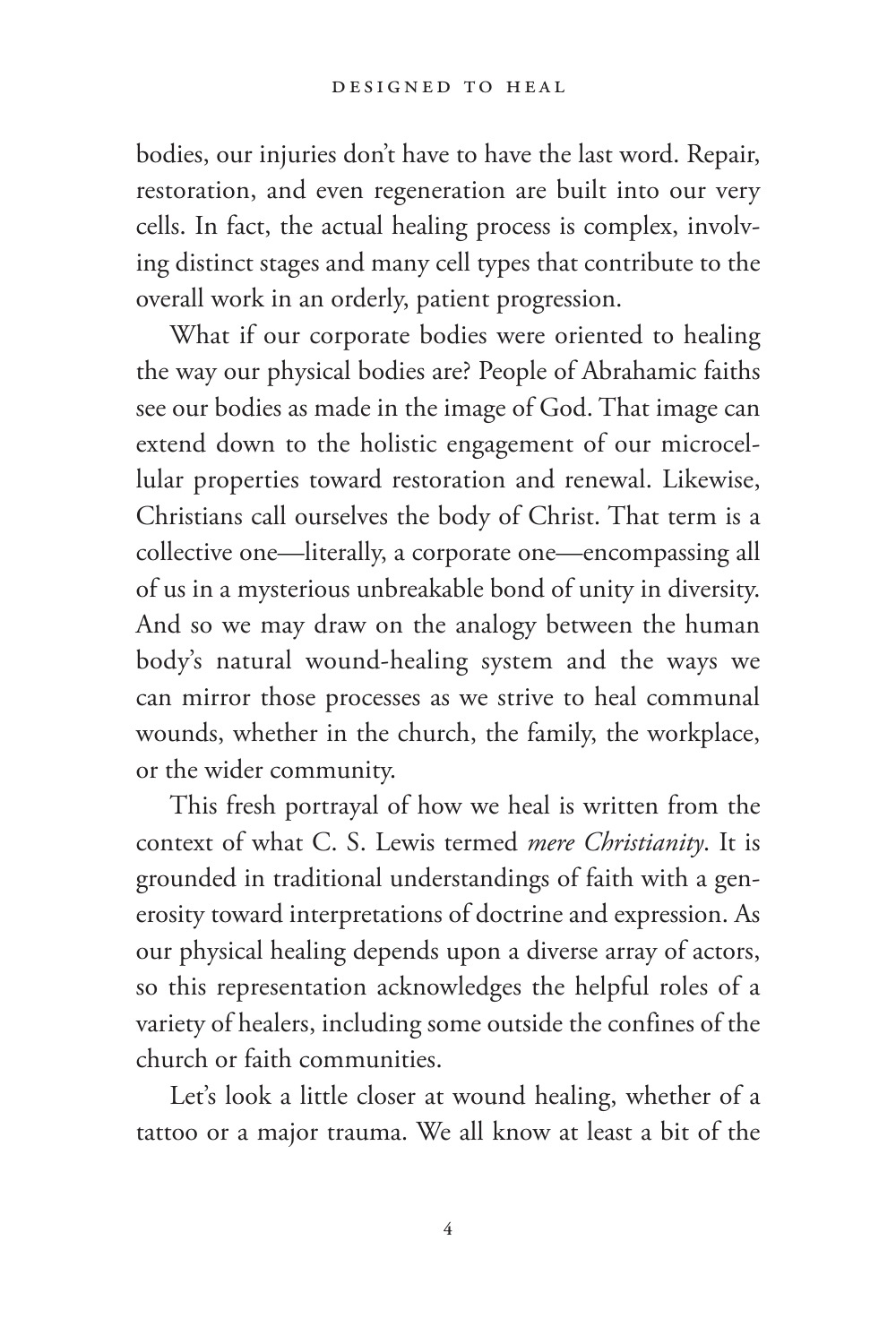#### Bodies

science of wound healing just by our life experiences. Our knees get scraped and blood oozes out. Soon it is sticky and a bit darker red. We might put on a Band-Aid. Later, we look to see if a scab has formed, but so far there is some pink tissue at the edges and yellow gummy stuff in the middle. We put on a new bandage and wait a few days. By then there is a hard scab. We try to leave it alone until it unroofs to reveal bright pink, tender new skin. Later, we may have a faint scar if the wound was deep or if we kept annoying the scab. Those observations are the macro-level stories of wound healing. In the chapters ahead we will travel inside the body and see what happens on the micro level.

While it may seem wonderful enough that our body stops bleeding and makes a scab, seeing the world of wound healing at the micro level is more captivating than any Pixar film could portray. Through four separate stages, the wounds of our physical bodies are replaced by new structures—blood vessels, skin, and nerves—a truly transformational process. It is one of the most studied and highly orchestrated biological processes known in science. Over and over again, scientists refer to it as a beautifully choreographed system. Its precision coupled with complexity fascinates both students and experts.

Attending to healing, in all aspects of our gathered lives, is not just for those with special gifts, but is a call that encompasses everyone. Through exploring the science of wound healing, we see in more depth what it means to be a body, how fully formed we are toward collaboration and wholeness,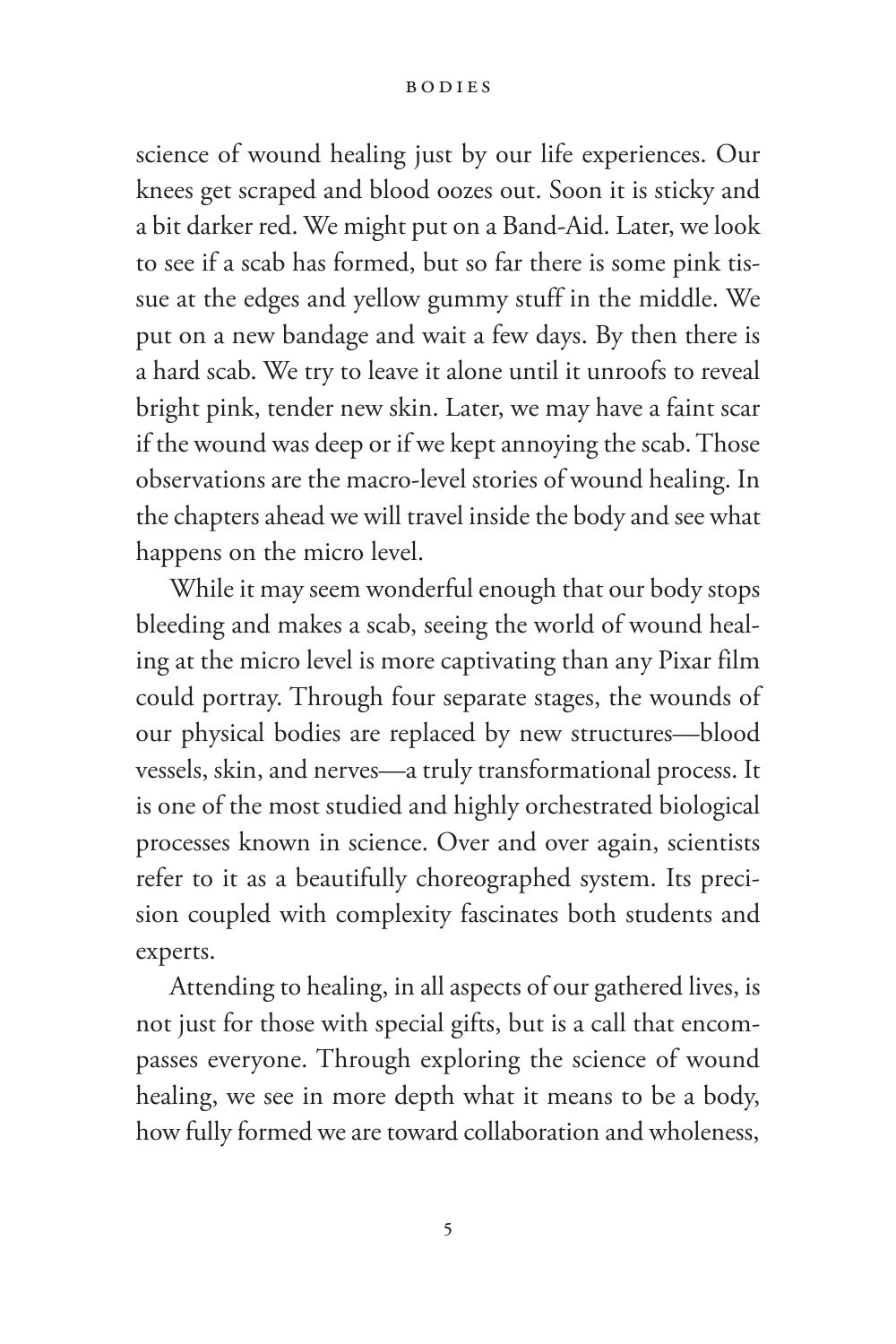and how much we depend on processes designed to protect our health. This reflection gives us new ways of seeing how emotional and spiritual wounds with our neighbors can be more fully healed. This book is meant to bring light and a way forward to anyone stuck in the pain of their life journey. It is also a companion for all who walk alongside those who suffer.

### A SHARED MISSION

I've never met anyone with a career quite like mine. I am a pediatrician with master's degrees in public health and in theology and culture. As such, I juggle several sorts of jobs at any one time. Clinical practice, teaching, writing, research, and consulting fill my weeks. For more than thirty years, I've worked with marginalized communities in public health settings, serving immigrants, migrant farmworker families, native Hawaiians, and homeless youth in America and abroad. Currently, I split my clinical work between a special-needs center for infants and toddlers and an adolescent center for vulnerable youth. The gift of this unusual career has been to witness many cultures, family situations, and health conditions in deeply personal settings. Faith and medicine are inseparable for me, as both animate who I am as I engage in this world.

An extraordinary gift of my work has been the colleagues I've come to treasure. Cymbeline (Bem) Culiat, a renowned researcher in molecular genetics, is one such friend. We met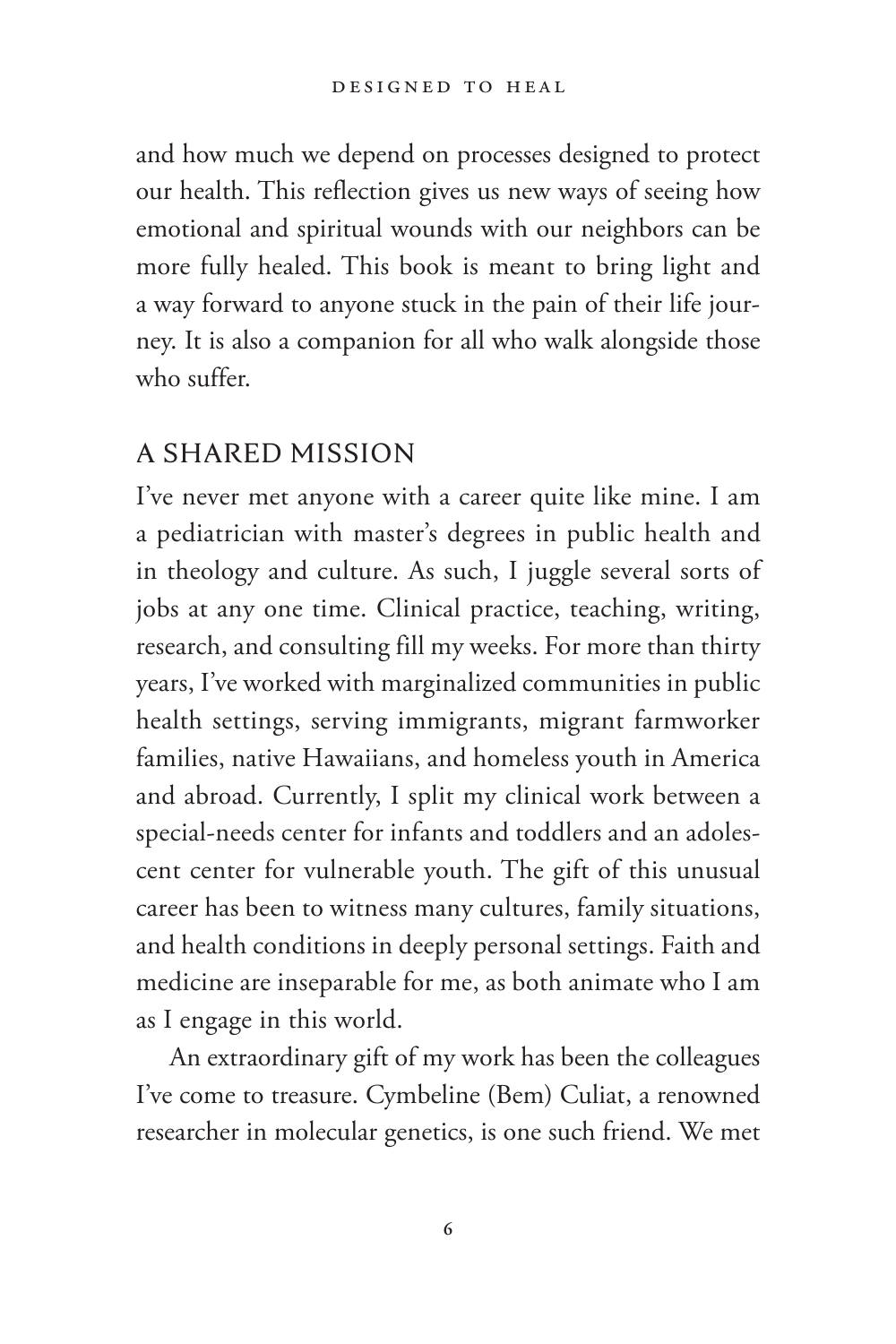at a bioethics conference I was leading. Our conversation went quickly from simple greetings to delighted discussion that spilled over into the rest of the weekend. Bem expressed ideas about ethics, science, and wonder that encouraged and captivated me. Our shared faith added depth and breadth to the ideas we pondered. When I received an international grant aimed at helping church leaders engage with science as a positive aspect of pastoral ministry, Bem became a partner and mentor to the pastors. As the years have passed, we have become connected not just through our professional interests, but through shared stories of family, joy, grief, and hope. Bem and I see through a lens shaped by science and medicine. While I am a physician, Bem is a molecular geneticist who specializes in tissue repair and regeneration research. Her knowledge enables people to recover more fully from their diseases and transforms the methods doctors use in caring for patients. Together, Bem and I attend to biochemical processes and seek to promote wholeness and healing from the laboratory to the bedside.

We understand our careers as callings, an ongoing witness to the revelation of God's dwelling among us. This calling shapes our identity as women of faith and our understanding of how God manifests himself in this world.

One way in which God reveals his splendor is through the way our body heals its wounds—a process so ordinary and universal that we almost never notice it happening and yet so orderly and intricate that parts of it still defy understanding. Most physicians are not as familiar with wound

**7**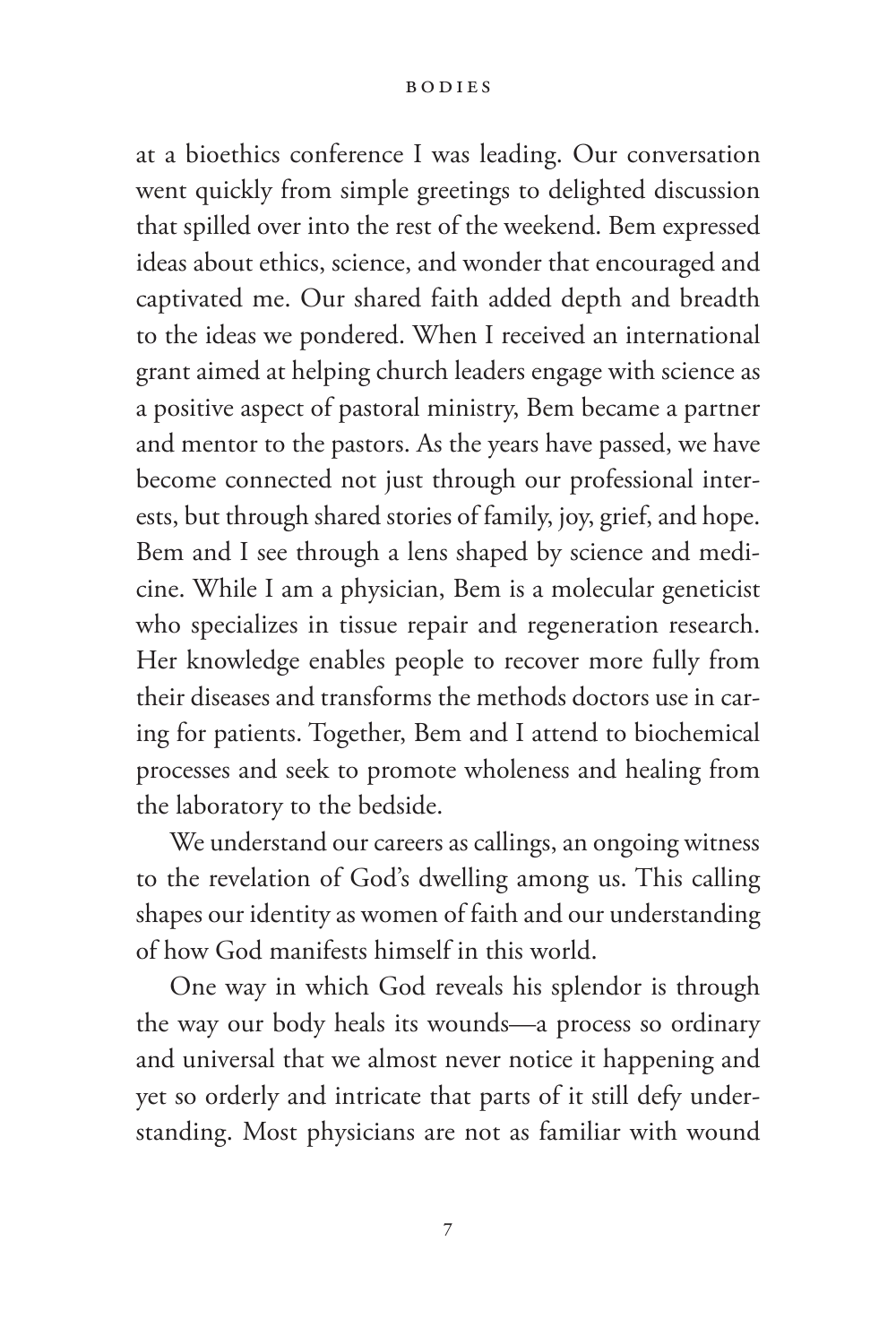healing as research scientists like Bem. My own wound science education was long ago, and what I remember most clearly is the professor of surgery silently writing across the chalkboard: *On the Fifth Day God Made Pus!* He wanted us to remember that infections usually popped up about five days after surgery, so if a patient had a fever then, we were to examine the wound. All clinicians know that each phase of wound healing has a precise order and process that must be followed, or healing will be delayed and complicated by difficult problems.

Bem introduced me to the wonder and complexity of healing at the microcellular level during a devotional she led in a group retreat. It wasn't a typical talk; Bem spoke with affection about mice, DNA, and wounded tissues. She painted a picture of a microscopic drama, filled with urgency, risk, rescue, and possibility. Death and life were tied up together—both had roles to play, and wholeness required both individual and communal participation. The healing process had to faithfully follow its God-given design, or all sorts of maladies would ensue. The other attendees and I were rapt, seeing new patterns we might embrace to transform our conflicts with others into reconciled relationships.

The intricate phases of wound healing that Bem described, I realized, take on flesh in my patients. Her world is made visible in mine. That devotional became a story to ponder. What does it mean to be made in the image of God? Do even our body's microprocesses reflect that image? And how does that affect the way we interact with one another?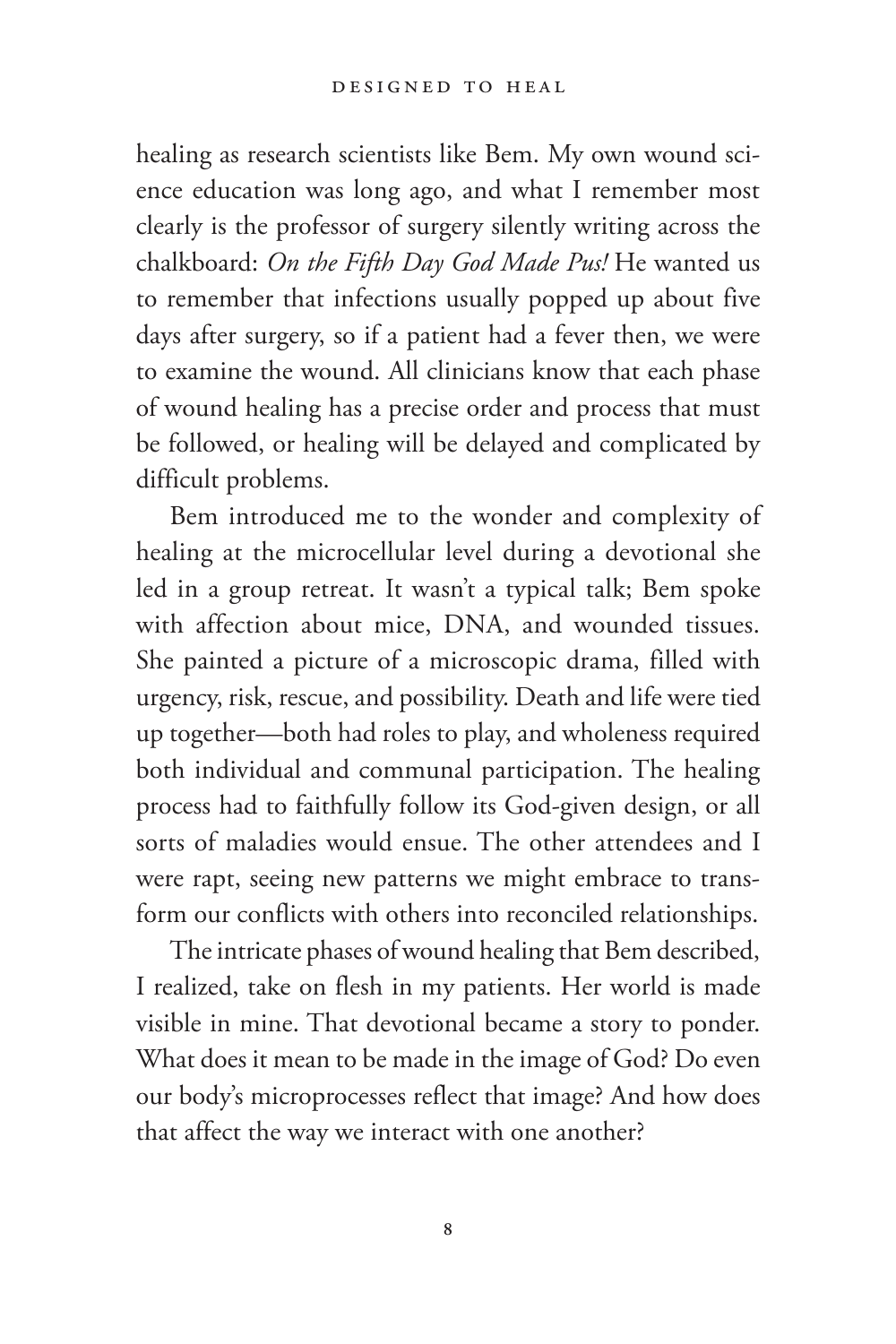### IMAGINING A RESTORED WORLD

*Imagination*—a word derived from *image*. This is a book of Christian imagination. It is a journey through the body's extraordinary capacity for wound healing, which occurs in the four precisely ordered stages we'll introduce in chapter 1. We bring this process to life through the stories of patients. The book is a collection of medical parables, given in companionship with reflections on how we might better heal the wounds of our hurting world. Like all good parables, these stories are meant to provoke personal understandings rather than uniform interpretations.

As Bem and I considered how we might communicate what our physical bodies have to teach us about healing wounds within community, we were reminded of the parables told by Jesus. He used imagery from his everyday life as he shared his messages of hope and healing. Wheat, chaff, lost coins, lost sheep, wells, and wedding feasts were all subjects of his stories. They were familiar, but new twists gave meaning to issues like the kingdom of God and the patience of grace. The apostle Paul also used metaphors, comparing the life of faith to a race and the church to the human body. Despite the repeated use of body imagery and creation stories in the Bible, I've rarely heard a science-filled message in a local church. Perhaps many Christians haven't thought of scientific and spiritual understandings as being interrelated. Frequently, people think of science as difficult, or as a topic for a select few. Yet as Bem and I have considered how healing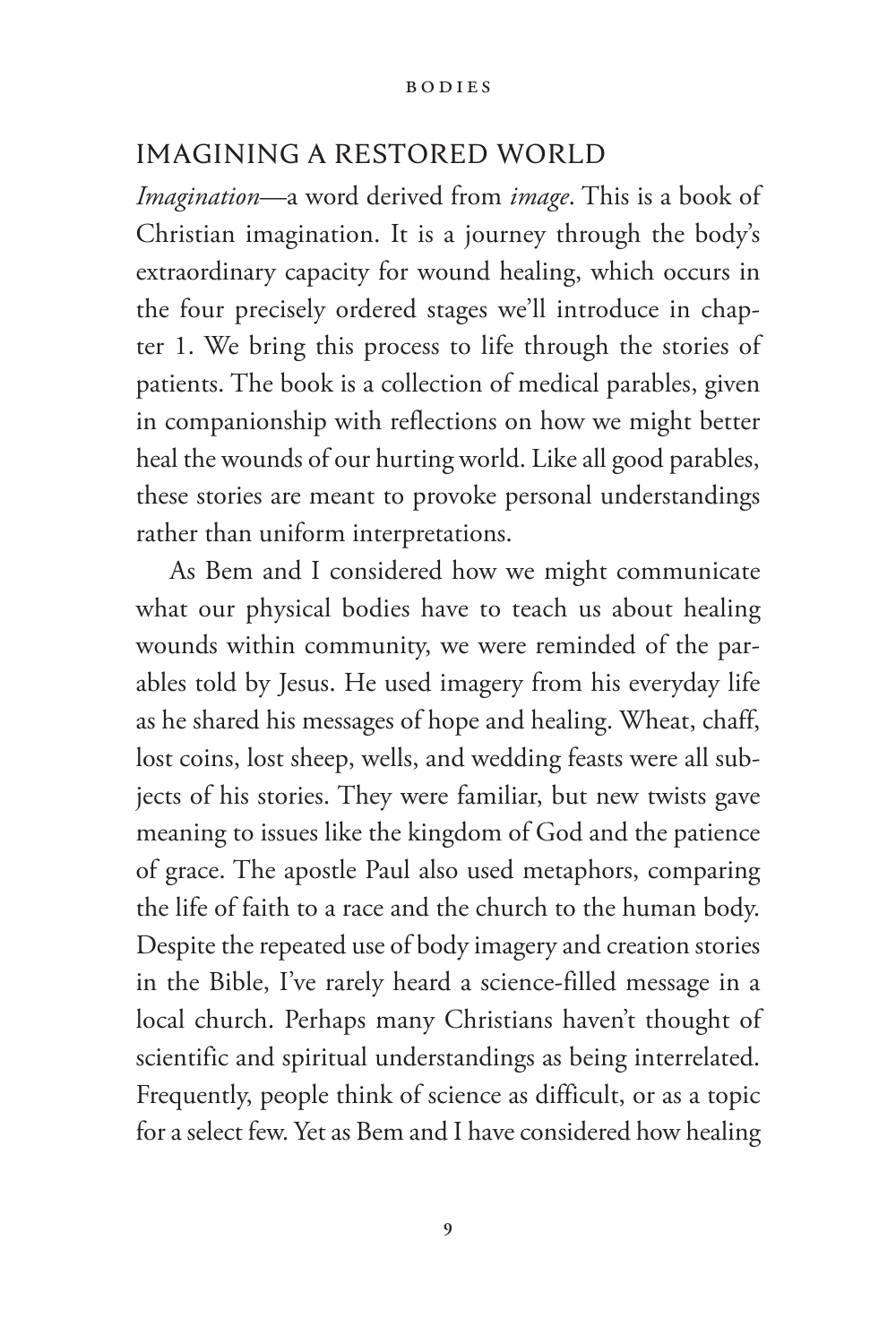occurs in our human bodies and our broader relationships, we have noticed several parallels.

First, healing is a dynamic process that requires many changes. When the human body is wounded, everything from the blood vessels to the skin must go through a transformation. Likewise, healing within community requires an openness to change, to challenge, to revision, and to expansion. Ultimately, it may even change our ideas about suffering and hope as we work through the slow and painful process of acknowledging an injury and accepting change before being transformed into a newly functional body.

Second, physical healing happens only within cellular community, and emotional or spiritual healing also happens best in community. Finally, healing requires great perseverance. It always takes longer than we wish. We have to journey through several stages . . . and each one serves a purpose to ensure that real healing and restoration are achieved. Getting stuck in one phase or skipping a step in the process only results in more disability.

To illuminate the similarities between healing within the human body and within corporate bodies, each chapter starts with a tale from science and medicine—the anecdotes are true though real names are not used, and some are an amalgamation of patient stories. I am the book's primary writer, so narratives about patients and personal references are mine unless specifically noted. As coauthor, Bem supplied the scientific understandings of wound healing as well as many of the illustrations used in application. As we wrote, we recognized that it was not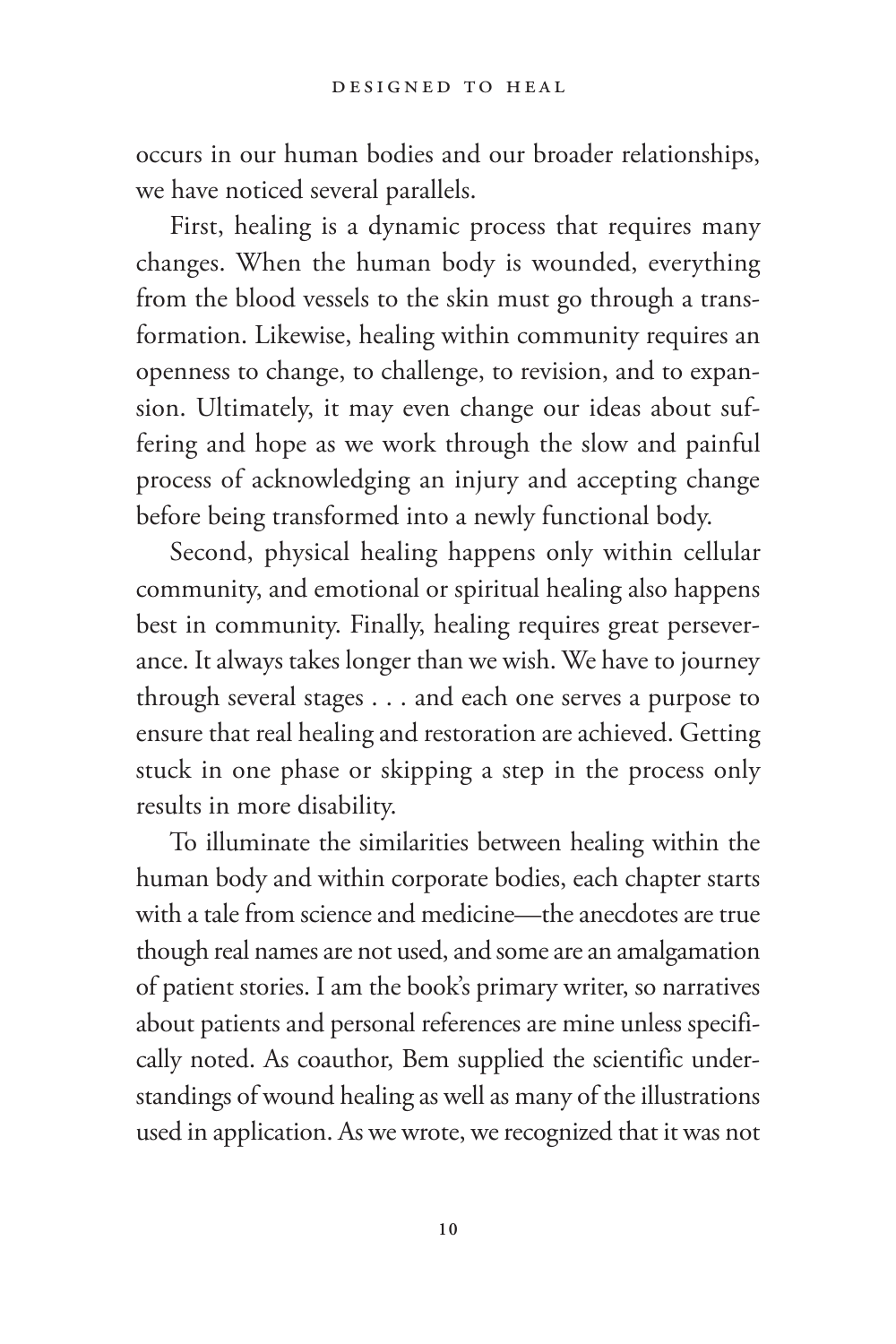#### Bodies

only our patients who provided us with windows into healing pathways, but our own experiences as well. During our partnership on this book, Bem and I both navigated times of personal need, loved ones' critical illnesses, strained relationships with family members, and the seemingly constant presence of conflict in the world around us. We have had an opportunity to try on these images—to practice what we preach—and in turn, to experience healing in hopeful new ways.

Most chapters explain the processes that are important to one or two particular phases of healing, as well as what can go awry during each critical step. As we explore each stage of wound healing, we will consider how we might apply a similar understanding to promote healing in our places of shared woundedness. Those who want to engage further with each chapter and see how the stages of wound healing might play out during one family's conflict will want to refer to the discussion guide at the back of the book. The story and discussion questions are designed to help readers consider how they might contribute to healing within their families, workplaces, churches, or other communities.

Bem and I are not counselors or therapists, and we do not want to make science a therapy tool. But science is a gift of common grace, as theologian and public figure Abraham Kuyper put it, and it can reveal truths that give life, both to our bodies and to the communities in which we live. Science, properly understood, should strengthen faith, not diminish it.

For people of Abrahamic faiths, there is a coherence to everything that is. A divine Creator made the world and all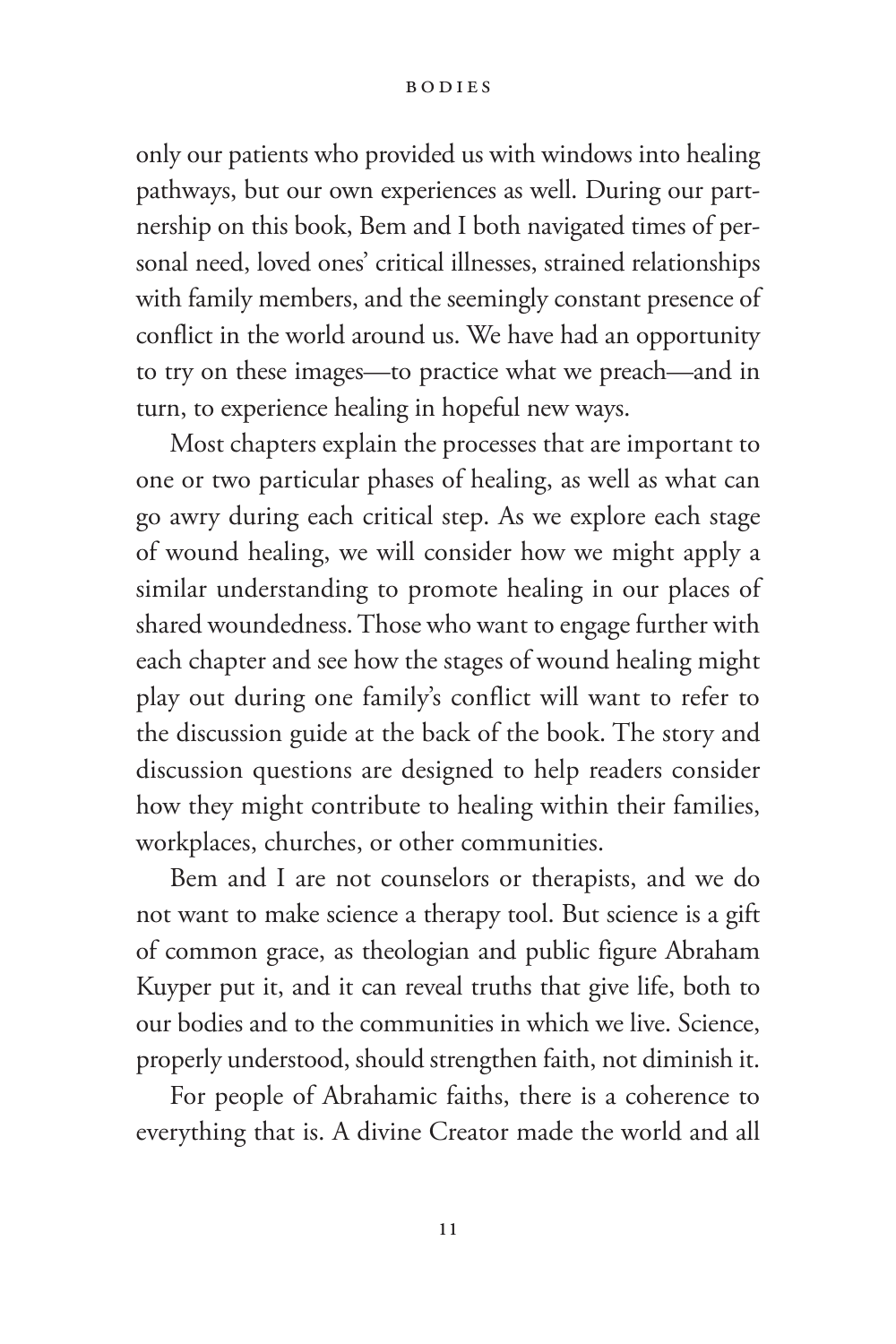the universes that there may be. Kuyper encouraged people to look for connections in the universe that allowed them to see images of the Creator. He was concerned that we'd lost our understanding of creation's harmony—the integration of the whole, or the "divine thinking . . . embedded in all created things."2

Mysteriously, we echo that concept as we consider the Trinity. The Christian God is one yet three, separate yet in a reciprocal dance that cannot be divided or destroyed. Likewise, as human beings we are never really complete as individuals. From infancy to death, we rely on the attention of others for our physical, emotional, and spiritual well-being. We are shaped by social forces that are the undercurrent of our communities, often not even recognizing their role in our formation. Parents sacrifice self for their children, faith communities experience growth in gathered worship, and rituals mark our care of the dying. Whether in our corporate bodies or our individual ones, signals we don't fully comprehend call us to one another, to link us together through a process that shapes us to fit the form and function of shalom.

Although you won't become an expert in all things medical after reading this book, you will marvel at the interconnectedness and precision of each phase of healing—whether in your own body or the collective body of your family, faith community, school, neighborhood, or workplace. But unlike in your school science lab, you will need no protective equipment to enter this scientific space; all you need is to stay open to wonder, delight, and curiosity.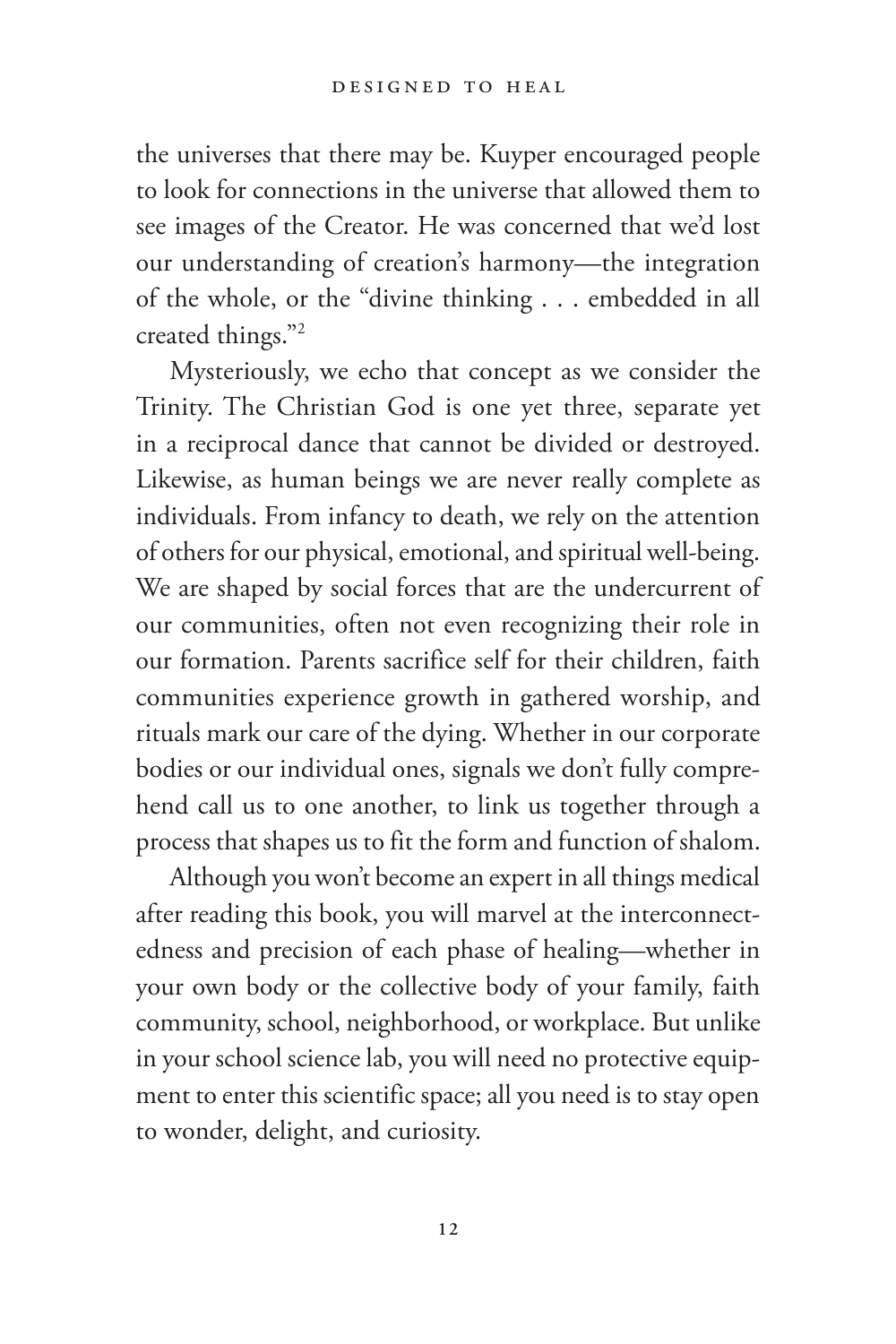#### CHAPTER I

## <span id="page-29-0"></span>WOUNDED *The Four Phases of Healing*

*In a world so torn apart by rivalry, anger, and hatred, we have the privileged vocation to be living signs of a love* 

*that can bridge all divisions and heal all wounds.*

Henri Nouwen

Years ago my family went for a sunny day trip to Mt. Baker, the volcanic peak just sixty miles from our home in northwestern Washington State. At almost 11,000 feet high, its glaciers glisten year-round. On that bright July day, a basin near the winter ski area was filled with snow. We couldn't wait to share summer sledding with my husband's family, who were visiting from North Carolina. Everyone took turns tumbling down the steep hill on a floppy plastic sled. Andrew, my husband, hopped on for the last ride of the day. We laughingly warned him to avoid the one stick popping up in the otherwise smooth, snowy meadow below.

Somehow, Andrew careened straight into that stick. After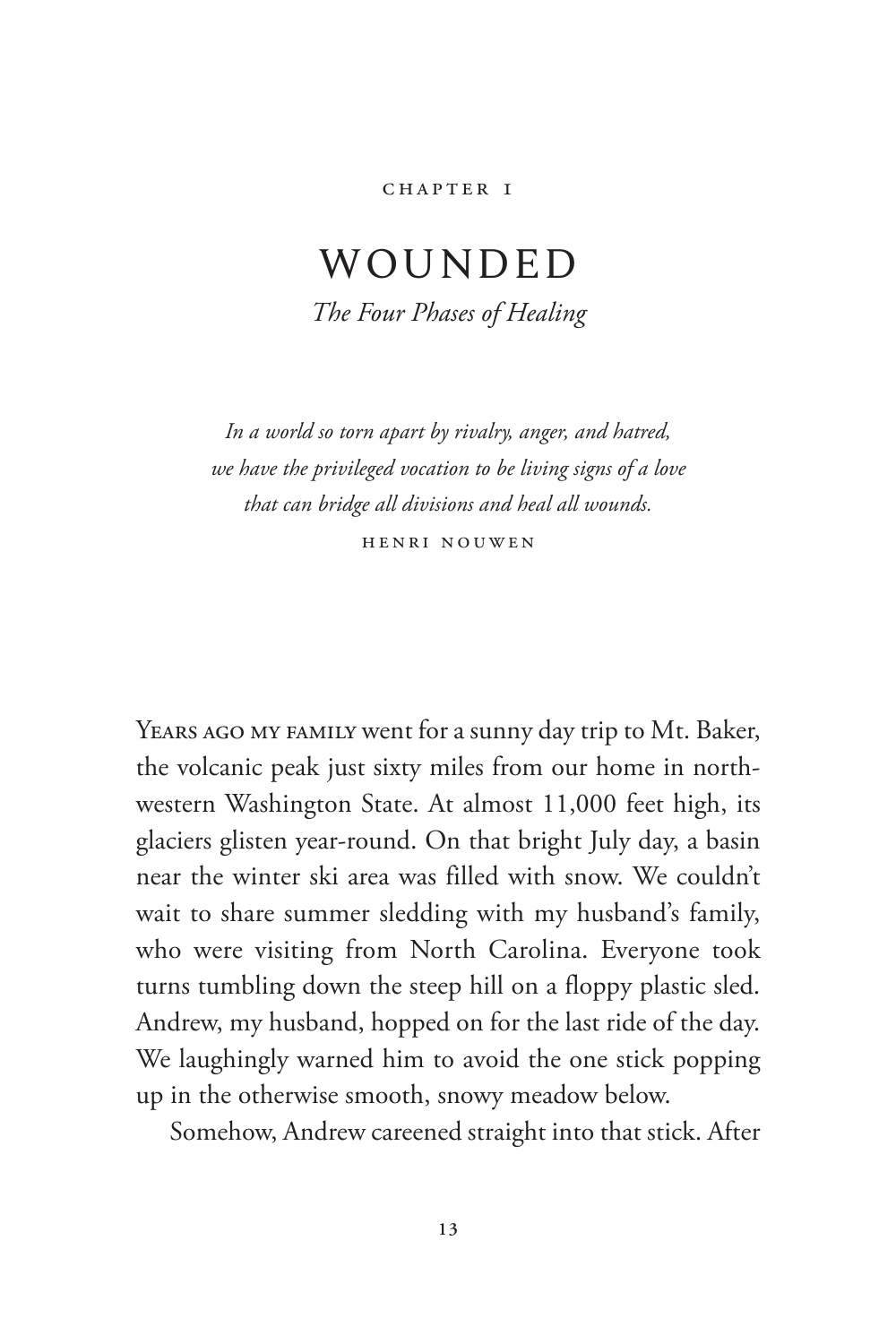hitting it, he flew up in the air with the sled and came down sprawling in the snow. As he sat up, I yelled to ask him if he was okay, and he waved. I took that as a signal that all was well, but then my young son started screaming. When I looked again, I saw blood and watched Andrew slowly slump to the ground.

I slid down the hill as fast as I could. Going into doctor mode, I conducted a quick physical evaluation of his wounds. The stick had sliced across Andrew's forehead, skimming his glasses, then continued down the right side of his face, jaw, and neck. He had deep gashes across his face and neck, with flesh splayed out and blood soaking into the snow. Andrew lay, conscious and moaning, as I kneeled over him, grabbing snow, pushing the gaping wound edges together, and applying hard, cold pressure to his head wounds with both my hands.

The stick had sliced Andrew's scalp and face open with the power of a strong, unyielding razor blade as he rotated around it. His glasses had saved his eyes. I wrapped his head in a turban of scarves, and then we gently carried him out of the basin, slow step by slow step, keeping him conscious and doing our best to stem the bleeding.

Our two-hour trip to the hospital involved a transfer from the first ambulance, which had a limited range of service, to a second one halfway down the mountain. The second rescue team looked at Andrew, his head snuggly wrapped, and seemed to assume we were overreacting to a simple laceration. I was nervous but started second-guessing my own concerns.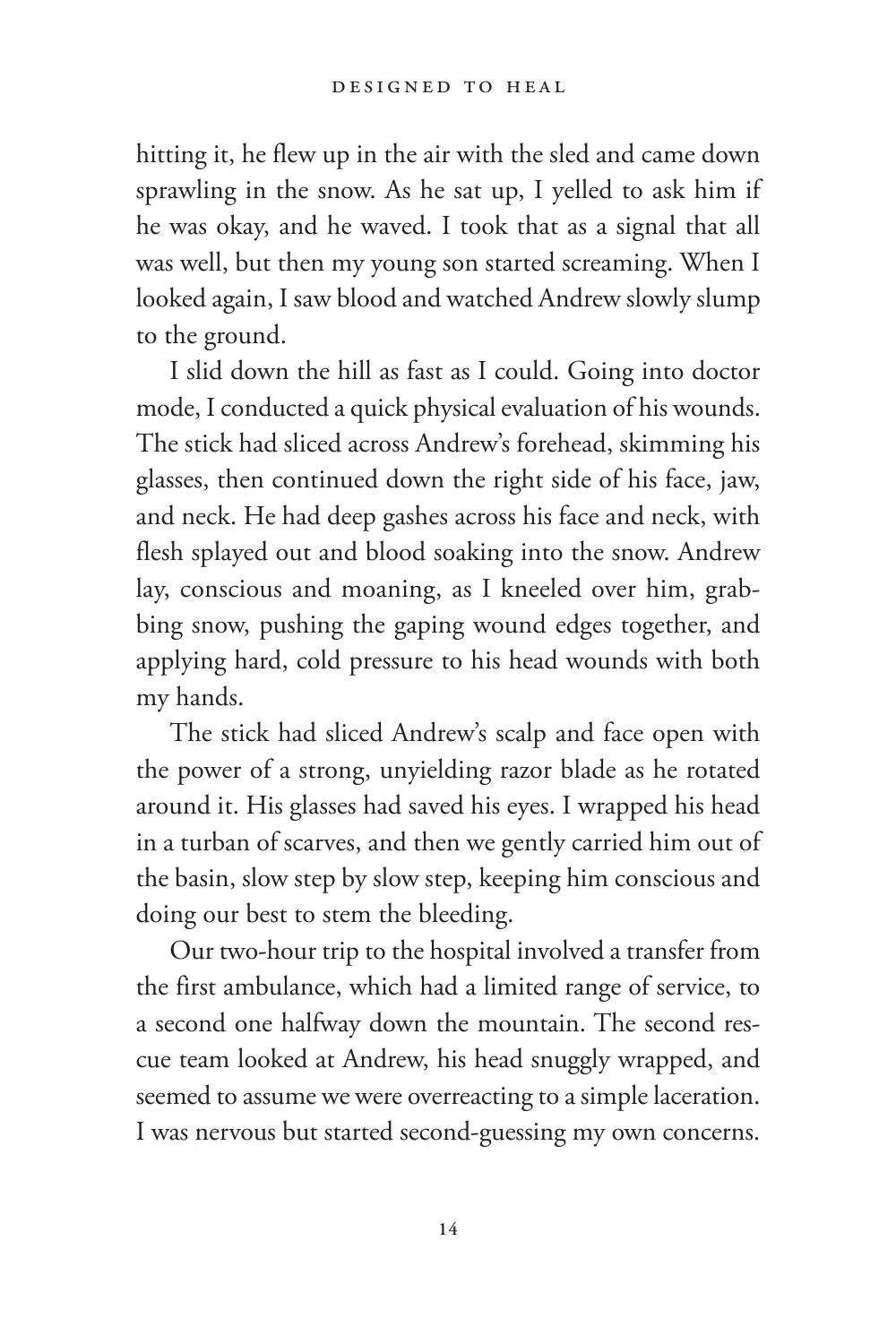#### WOUNDED

Once we reached the emergency room, I had to wash off the blood from my hands and clothes and change into hospital scrubs before being allowed into the emergency room. As I emerged from the hospital bathroom, I heard a trauma code being called. Confused, I realized my husband was no longer in sight. While I had been changing, the nurses had unwrapped his layered scarf bandage and quickly realized he had major lacerations with critical blood loss. They couldn't find a vein to start an IV and his vital signs were unstable, so he was rushed to a trauma room. I found Andrew down the hall, surrounded by a code team who were frantically trying to stabilize his vital signs.

Andrew's wounds went to the very edge of his carotid artery, narrowly missing it. Mercifully, his carotid vein also escaped injury. Many smaller vessels were sliced open, but they were not as critical. A central line inserted into the uninjured side of his neck delivered lifesaving fluids. We were amazed at the power of that little stick—until a doctor explained that the snow is so deep in the basin areas that what look like sticks are actually the tops of large evergreens. Despite massive blood loss and a three-hour surgery to repair layers of tissue, he would heal with only some faint facial scars to tell his story.

Yet during his recovery, he had to face an unseen injury that cut just as deep, if only figuratively. Just prior to the accident, Andrew had been told that his job was being eliminated due to abrupt changes in his firm's leadership. It was a hard loss for him and for our family, as he had previously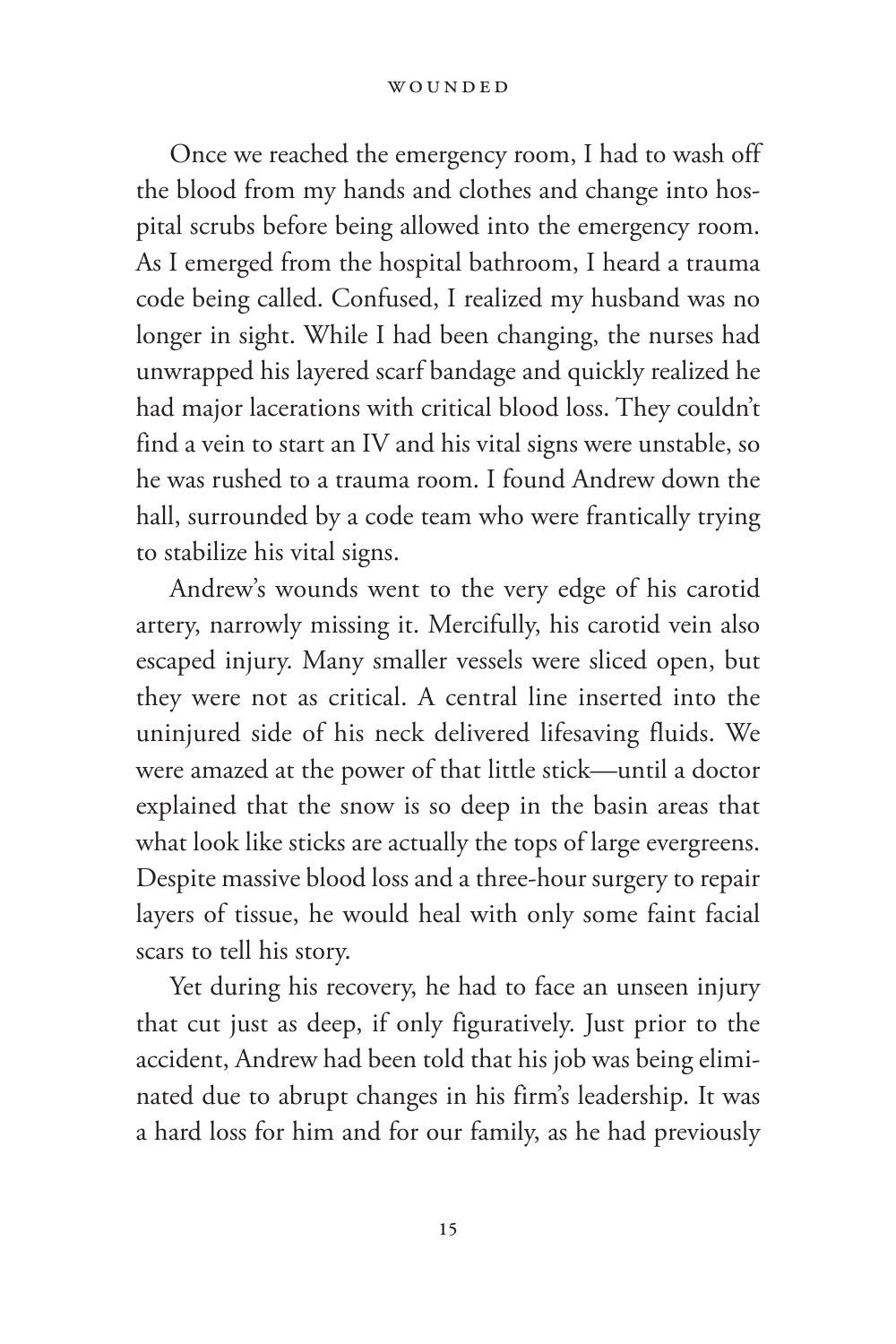been assured of rewards, including a future partnership, for his long hours of extra work. However, his employer did make an allowance for a several-month transition period and support through the summer. Partners we had come to know as friends promised to champion him in this difficult time. Several visited him in the hospital and offered words of encouragement and baskets of goodies. Even so, we worried about the time his recovery was taking. Andrew was unsteady, anemic, and jaundiced from all the blood loss into his tissues. He needed to keep working at the firm while also looking for another position.

On the day of his hospital discharge, Andrew's phone rang as I pulled out of the parking lot. His office's managing partner, a trusted colleague, bluntly told Andrew that the firm was terminating his position, effective immediately. It was a simple business decision that had to be made, despite any promises they'd made to him. A new kind of shock set in. And this time, I wasn't able to go into rescue mode. My own fierce anger conflated with Andrew's numbing disorientation.

Andrew was frail for six weeks. His short-term memory was impaired for several months. A quick return to full-time work was no longer possible. Eventually, he began work as a consultant, which allowed him to gradually return to permanent work in a new position. But despite physical healing, he remained bloodied in the basin emotionally, disoriented and unable to get to higher ground. He had trusted appearances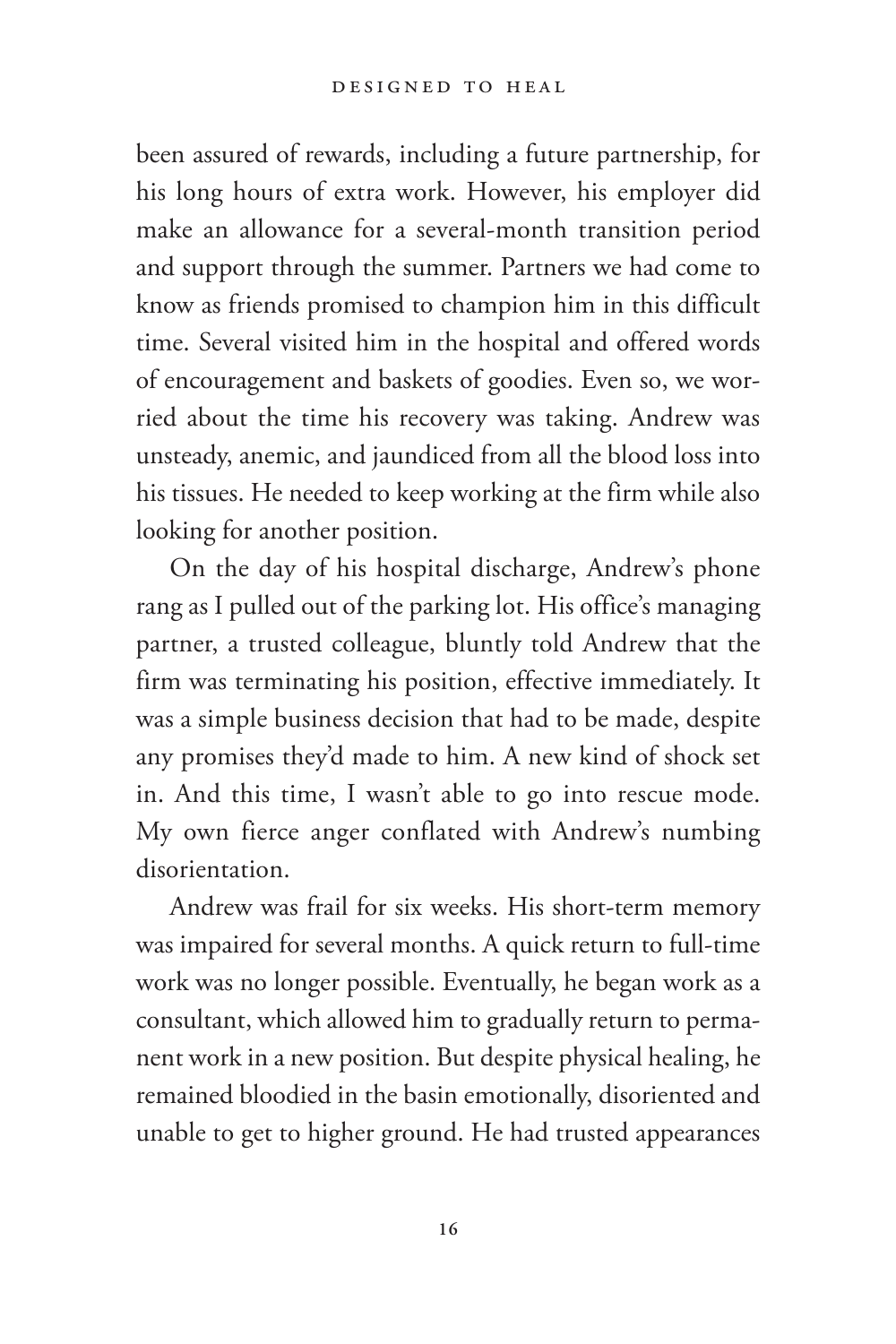that camouflaged cover-ups. The climb out was prolonged, arduous, and fearful.

As the months wore on after the accident and job loss, the external wounds became harder to notice. But it felt as if we were in a slow-moving ambulance with a crew giving rote reassurances while the bleeding continued under wraps. I wanted to probe the injury and still felt the closeness of betrayal. Andrew remained incredulous at the firm's actions, but he didn't speak at all about his near-death experience. We survived that time, but the repercussions of the wound afflicted us for years.

#### $\infty$

Wounds are a universal human experience. From scraped knees to torn ligaments to life-threatening lacerations like Andrew's, our bodies become injured through both use and disuse, through unintentional and sometimes very intentional means. Wounds may be self-inflicted or inflicted by another person, animal, or object. We even blame God for some wounds—at least on insurance forms—such as when lightning strikes. Occasionally, we actually choose to be wounded, knowing it is a necessary route to ultimate healing— surgical procedures are typically undertaken for this reason.

Most of us live our lives with no idea of the complexity of the wound-healing process. Just as we take for granted the regular beating of our heart, we simply count on healing to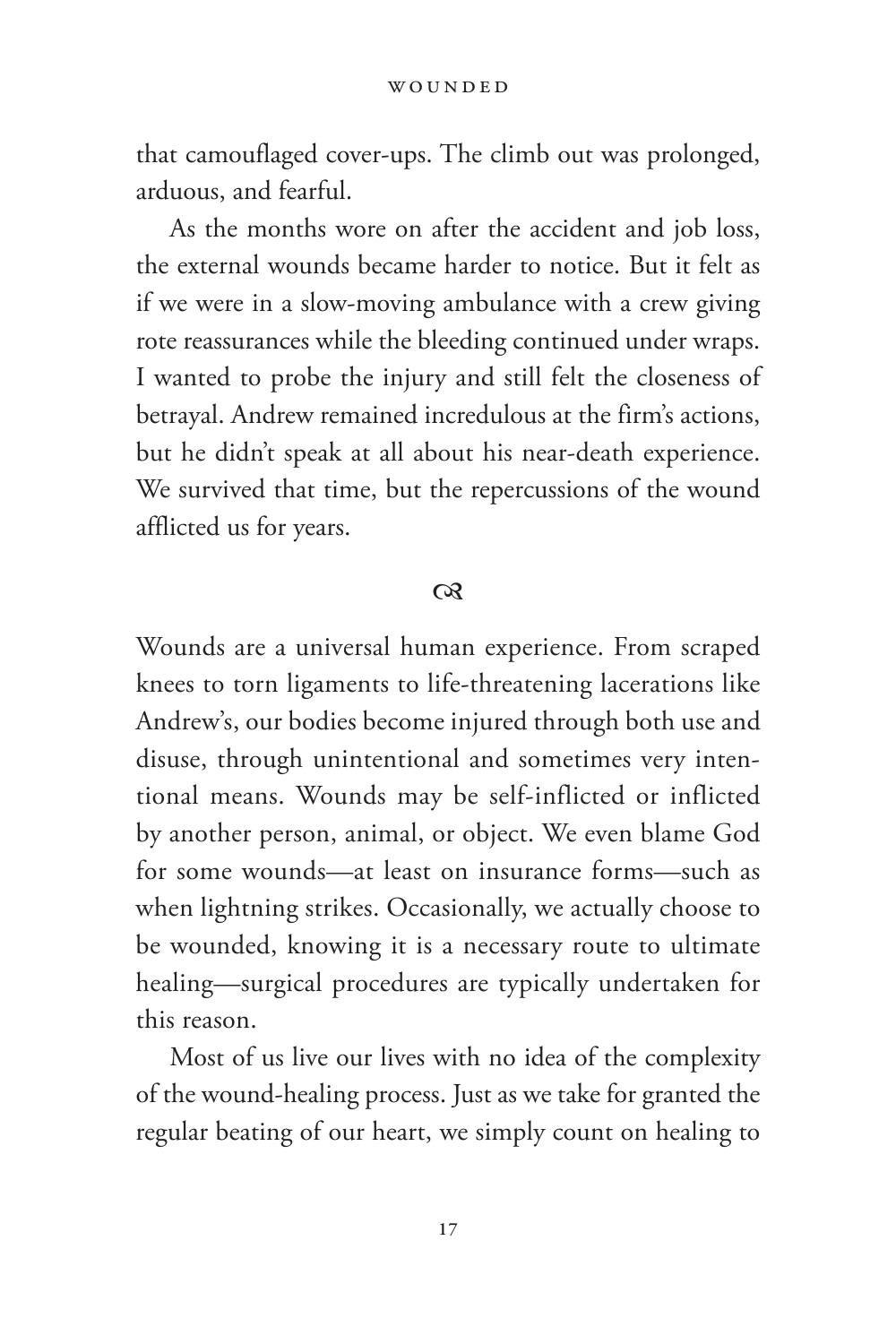be there for us, always ready and always in top shape. The importance of healthy wound healing, not just on an individual level, but also on a societal one, is enormous. Over 6.5 million people in the United States have a chronic wound that won't heal.<sup>1</sup> Caring for acute wounds also imposes an enormous demand on health care—wound care after surgery, wound infections, and wound scarring are major problems. A modest estimate of the amount spent on wound care is \$31 billion annually.<sup>2</sup> Getting wound healing right, as fully and efficiently as possible, is a major goal of the medical and scientific community.

Fortunately, our body's wound-healing system does seem to work almost flawlessly most of the time. It certainly is elegant, as are so many of the subprocesses we are coming to understand as we go deeper into the mystery of the human body. The healing phases are precise, interdependent, and directed toward wholeness.

The four overlapping but distinct stages of wound healing are the central images of this book, which we will turn to again and again. The first stage is *hemostasis*, or clotting. Then *inflammation*, an important defensive posture that brings in critical helping cells, follows. New *tissue formation* and maturation develop next. Finally, *remodeling* occurs, which is key to future function and restoration of health. Usually remodeling leads to some scar tissue, but discoveries such as those made in Bem's work may help advance tissue regeneration and full restoration of new tissue, known as scar-free healing.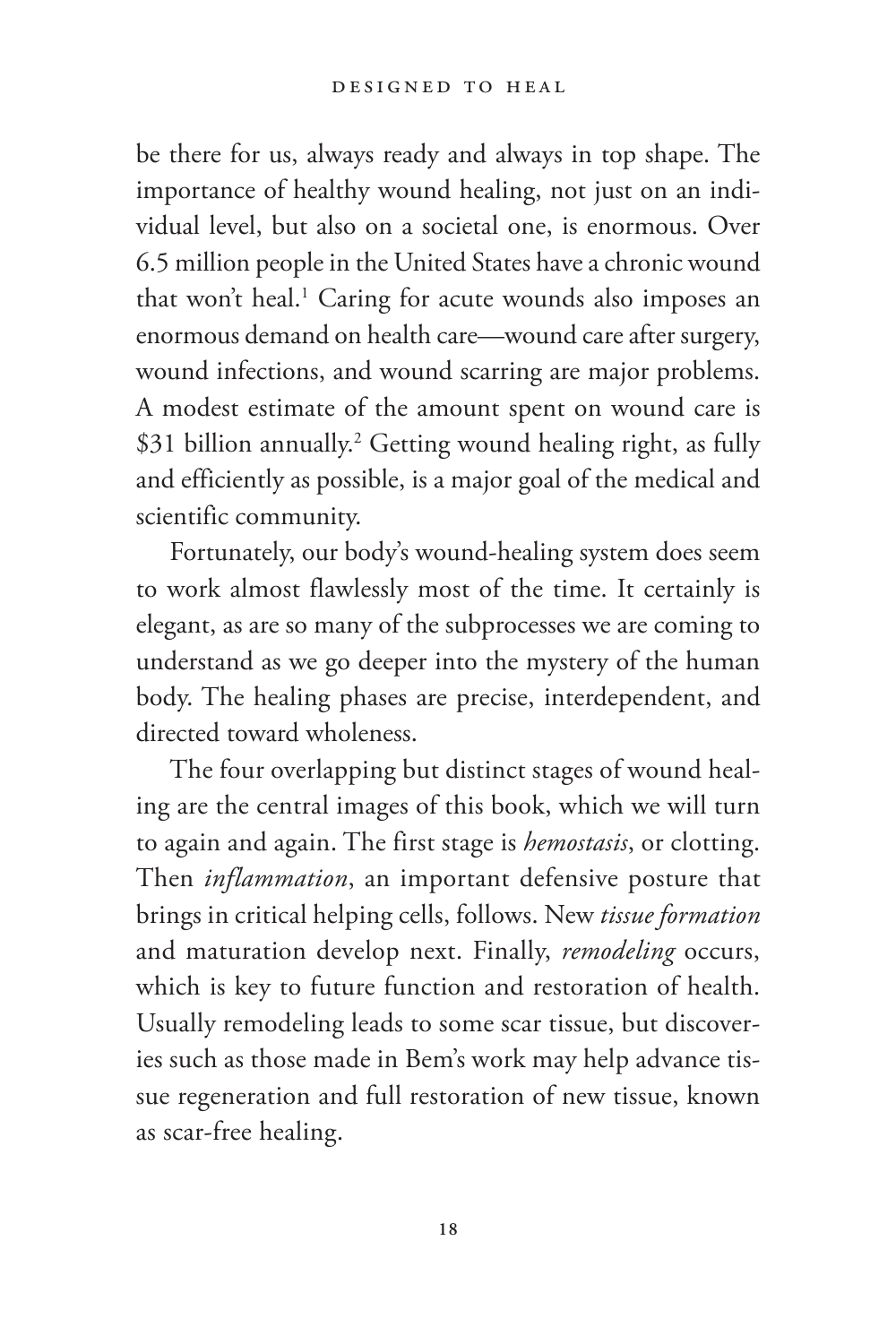#### FOUR STAGES OF WOUND HEALING



Clotting, inflammation, tissue formation, and remodeling serve as our signposts in wound healing. If the separate critical stages are interrupted or don't follow the proper order, things go predictably off course. Self-injury, infection, harmful growths, and inflexible scars are a few outcomes that can occur from impaired wound healing.

Other problems may occur in bodies that don't adequately feel pain. Hansen's disease (formerly called leprosy) and diabetes, for instance, cause neuropathies in which pain sensors in the body are dulled. With these diseases, wounds may actually fester and become worse, because when the body can't signal pain, the injuries aren't as easily recognized. But even people with intact nervous systems don't immediately recognize the pain of a serious wound like a bullet as their body first tries to protect them in a shock-like state.

Hidden unhealed wounds have a way of becoming visible. In medicine, we sometimes see inflammation grow until a deep abscess breaks open—a burst appendix is a common example. Leftover debris in wound sites presents a particular problem. At first, the body tries to wall it off, to encapsulate it. But the longer it goes unrecognized, the greater the chance for an infection to develop. Sometimes, leftover debris in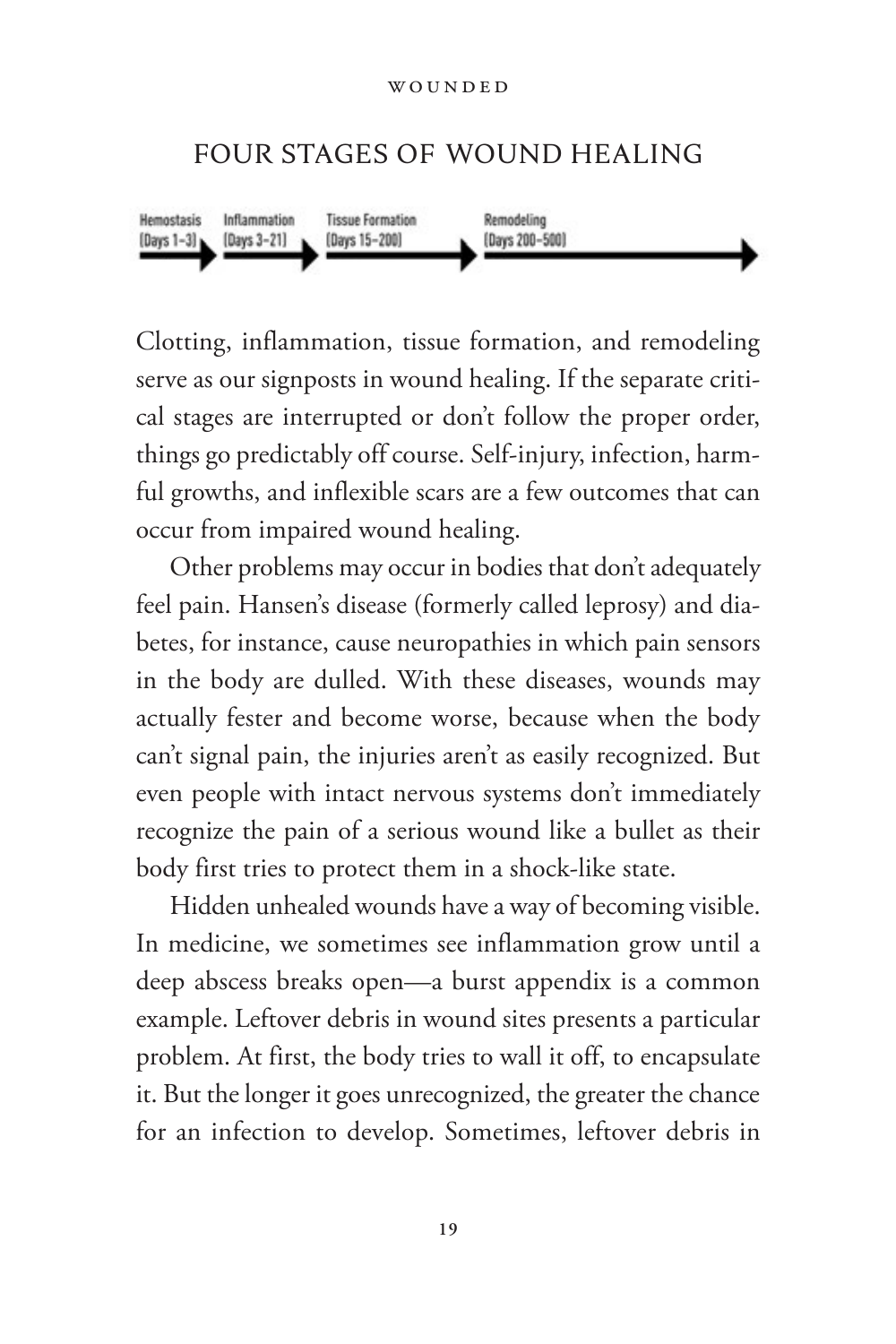a puncture wound site will work its way to the skin surface as the skin forms new layers from below. Pieces of glass, splinters of wood, and stitches have found their way up and out like this. Unhealed wounds can also form tunnels, called sinus tracts. These tunnels hide the wound origins but drain infection into an open space, like the mouth or neck. The surgeon has to follow the tunnel to its source rather than simply close the opening, or it will never heal.

Similarly, our hidden unhealed wounds of the spirit will make themselves known, causing people to leave their spouse, their church, and their longtime friends. Withdrawal, anger, and self-destructive habits can occur when healing doesn't. The tragedies of post-traumatic stress disorder and suicide are dramatic results of earlier unhealed trauma. In American society, and especially in our churches, people increasingly seem to separate themselves into encapsulated defensive groups rather than resolve to clear the debris and seek closure. We avoid conflicting viewpoints instead of working together to heal wounds that cause division. Separation is not a sign of health.

Polarization in America is at an all-time high, not just politically but also socially. For example, mainline Protestant churches used to have members who might be described as theologically conservative, moderate, or liberal, all worshiping together. Perhaps tradition drove attendance, but in any case, a spectrum of views was clearly present within these large denominations. Now, though, individual churches tend to draw people who are like-minded, with little room for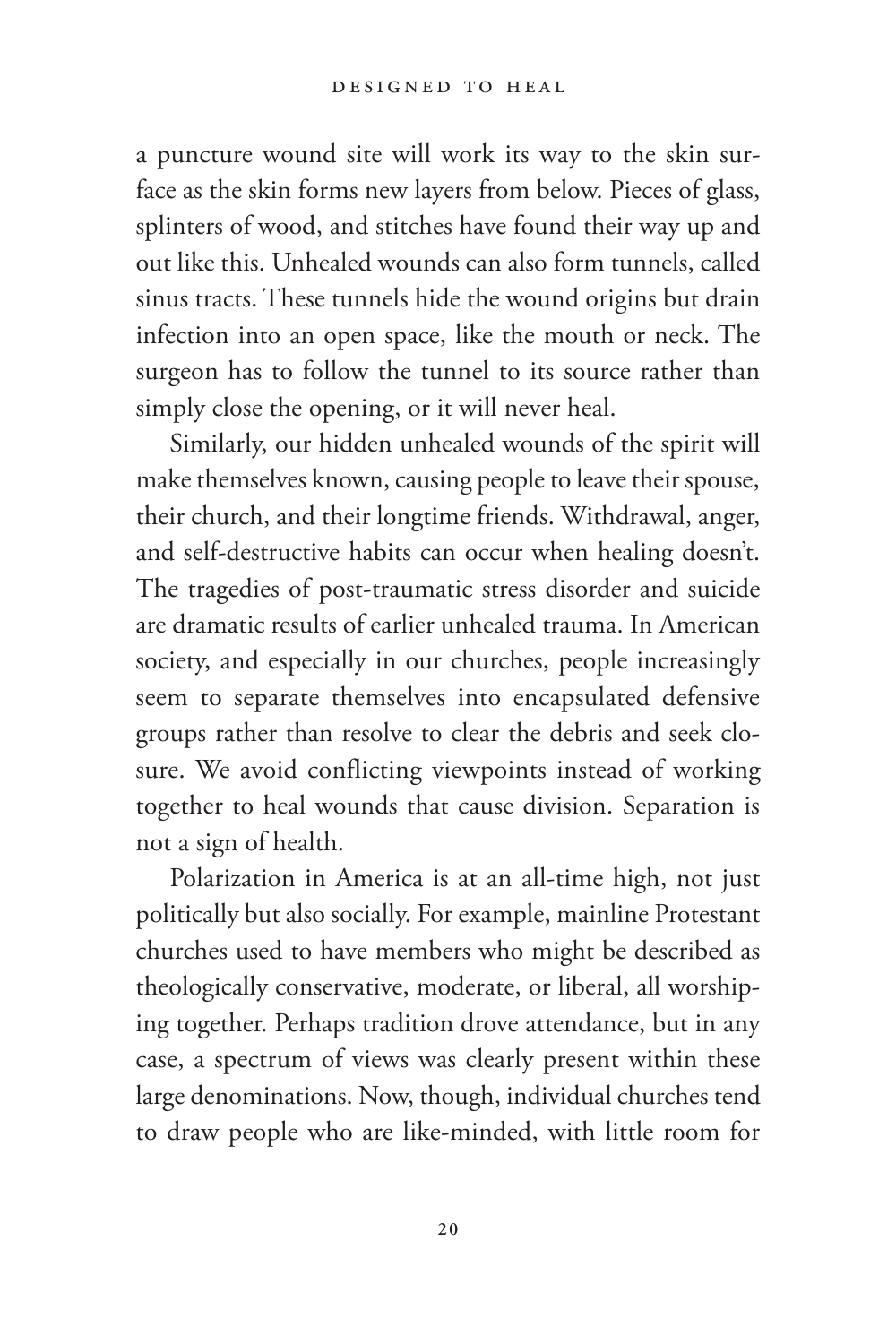#### WOUNDED

those who hold different ways of thinking. Congregations are becoming less diverse, following the same patterns as political and social movements, abandoning any uniting middle ground. Dan White Jr. laments this in his book *Love over Fear*, challenging Christians to see polarization as a force that destroys community and ultimately tears apart the kingdom of God. White cites Pew research that shows a "siloing" effect: 73 percent of self-described conservatives say that their close friends share their same worldview, and similarly 69 percent of those claiming a liberal leaning.3

Experts in church demographics show these changes visually. What was formerly a bell curve distribution of shared beliefs among members is now inverted, with two peaks on the far extremes and a long shallow space in the middle. This inverse curve depicting polarization looks like a deep gaping wound, impossible to close without a graft.



POLARIZATION OF CHURCH BELIEFS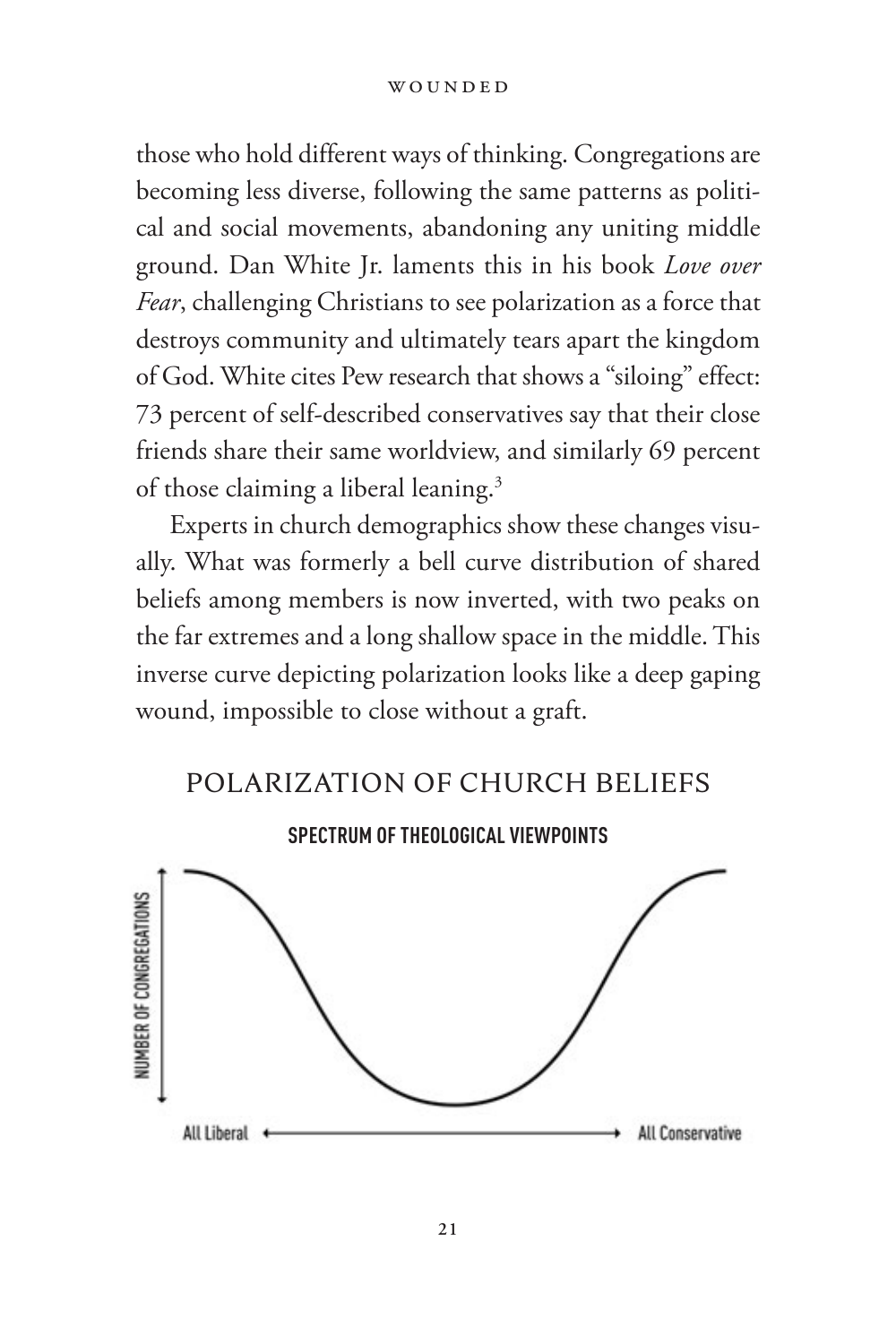Recently, our deeply hurtful wounds have found a different way to surface—through social media. Hashtags with galvanizing phrases gain thousands of shares and personal comments. Triggered by public events, people disclose their secrets to a faceless world before revealing them to their closest family members. To many, it may seem safer to share our stories of assault, discrimination, or feuds on a screen than in a pew or in a dining room. We receive acceptance, encouragement, and even words of love from people we may never meet in person. Paradoxically, we use that same media to hurt those we know well by unfriending or hiding posts from neighbors with whom we disagree or by "ghosting" a romantic partner as a way to end our relationship.

Of course, not all of our personal wounds are deep and life-threatening. Some are like a childhood scraped knee. We get a cute Band-Aid and move on, ignoring it after a day or two. A few minor disagreements with a partner or a pastor rarely cause a split. But an inability to recognize and voice disagreement, to go through the stages necessary for restoration of relational trust and communication, does lead to isolation, a walling off, and an eventual rupture with scarring. The accumulation of such scars can become crippling over time.

Businesses understand that wound prevention is critical to their prosperity. They promote healthy workplaces and avoid divisive corporate lesions. Not long ago, many organizational leaders encouraged us to think of the workplace as a family. I never embraced this metaphor, wanting to maintain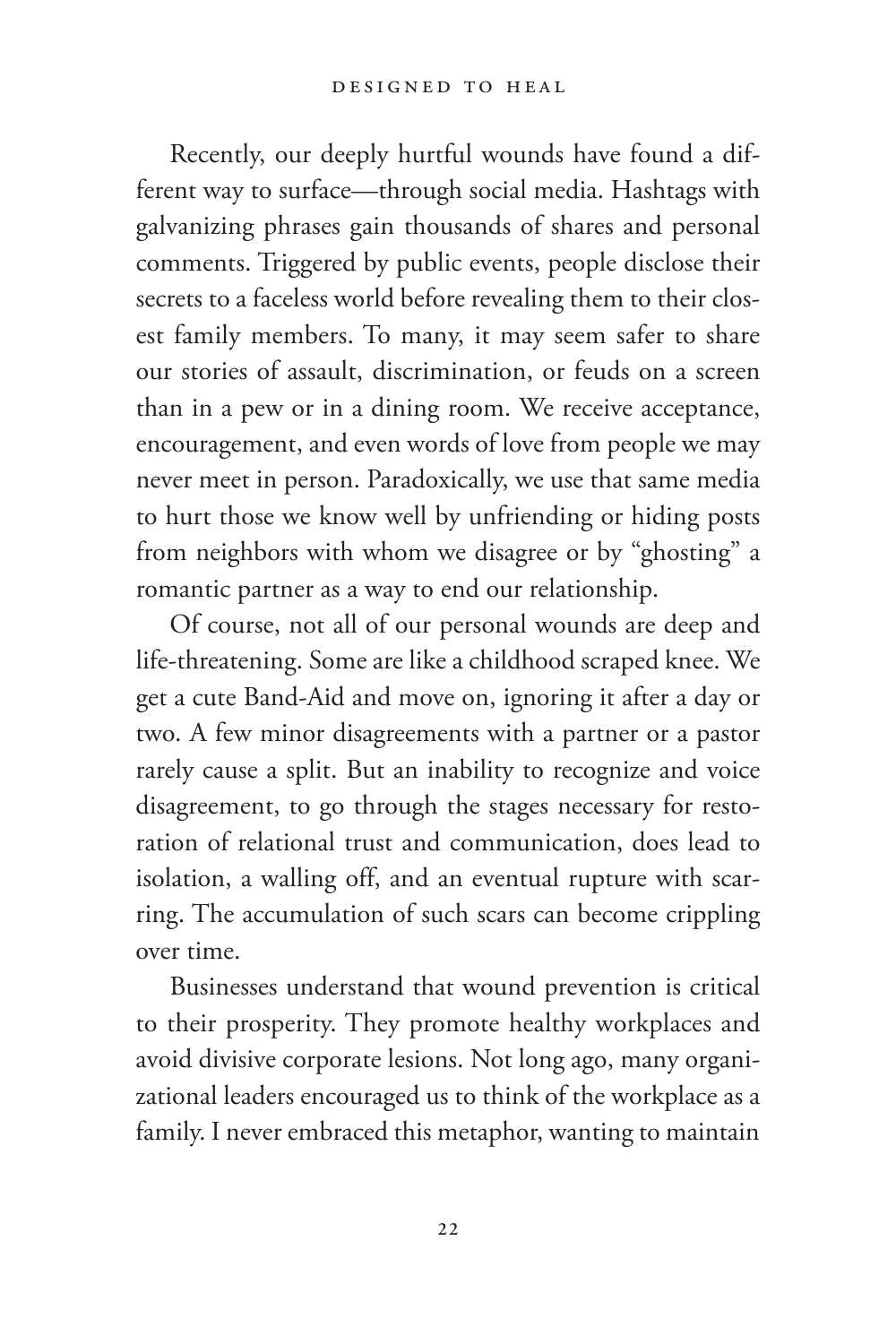#### WOUNDED

a clear separation between the roles of family and work. Now workplaces have moved on to other conceptual models, many using the idea of teams, hiring well-paid consultant coaches to help them succeed as winning organizations. I guess a consultant coach is better than a consultant mama!

Another group embraces their conceptual identity as a family, and has done so for two thousand years. As brothers and sisters of Jesus, and sons and daughters of the Father, this family is mysteriously knit together and fundamentally inseparable through time and space. The church—the collection of Christians worldwide—is also called the body of Christ: one body with many members.<sup>4</sup> The idea echoes what scientists are also affirming: that the universe acts as an organism, with every part of it related and interdependent upon the whole. Whether it is the threat of a pandemic like COVID-19, the global climate change that affects individual places in a variety of ways, or the solar system's patterns of moons circling planets, the pull of one body on another—one element affecting many others—is becoming more apparent. Understanding ourselves as members of one body is a powerful image that can be understood anew as we examine how wounds heal in both scientific and metaphorical terms.

If the church is meant to mirror the body, with all of its amazing powers to heal from wounds, why is it split into so many pieces? There have been schisms since early Christianity, deep gashes that separated the faithful from one another as disputes about both doctrine and practice ruptured the community. Throughout the centuries, the separations have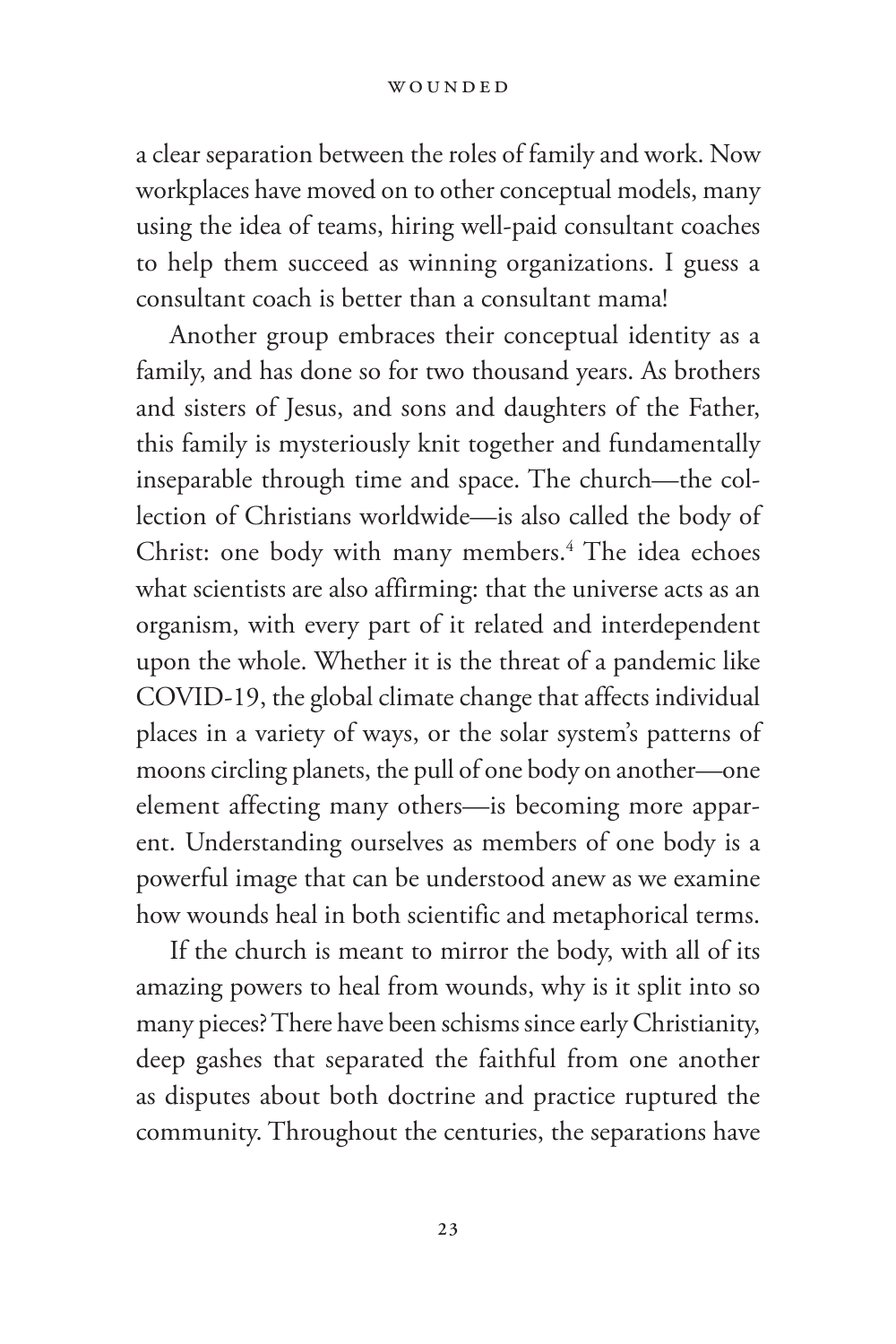continued, as denominational and cultural understandings limit fellowship at the Communion table and beyond. Even within individual churches, steady streams of people move in and out of membership, often due to unhealed wounds. Reconciliation may appear too difficult, even hopeless, and this loss of hope is a fatal blow to the Christian body.

Part of the problem may be in the idea of "church" as an organization rather than an organism, though the latter is certainly implied by the term *the body of Christ*. We are a gathering of individual people in a particular place, but we are also mystically united. Communion, in the double sense of that word, marks the body of Christ as both Eucharist and gathered members. Wound healing at the personal, group, societal, and body of Christ level is an *organic* process more than an organizational one, depending upon a dynamic interrelationship of living beings who are constantly changing, maturing, growing, dying, and starting over. In that process, *all* are changed—the wounded and the community in relationship with them.

The human body's natural wound-healing system provides analogies as we seek ways to mirror those processes while we strive to heal our social wounds. In some ways, we have always borrowed from the terminology of the body's wound response in discussing our emotional and group wounds.

- She is scarred.
- He is raw.
- They are sensitive.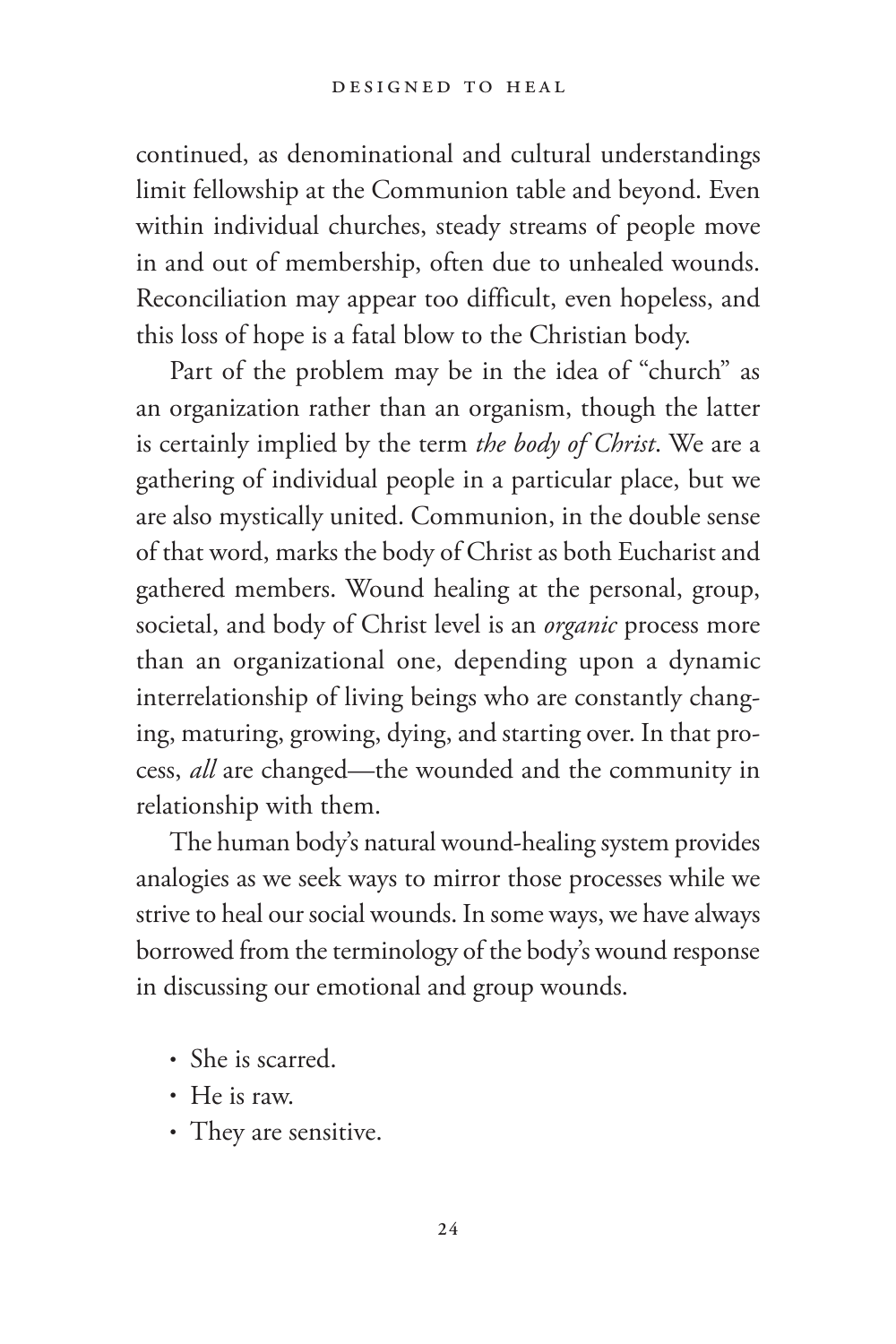#### WOUNDED

- This organization is a bloody mess.
- The leadership is too inflamed to think rationally.
- Our friendship is ruptured.
- Her marriage is broken.
- Someone needs to stop the bleeding in that church since the pastor left!

The problem is, our language betrays a dependence on terminology related to crisis management and wounds that don't heal rather than words that portray a slow collaborative movement toward health.

Bem turns this familiar language use on its head as she describes the incredibly intricate process of biological wound healing at the molecular and genetic level. Rather than relying on a disorganized, individual, and crisis-oriented response, Bem sees how the body is created with a framework that promotes full restoration and regeneration. As she works to develop new therapies for wound healing based on discoveries in molecular genetics, she is immersed in a hidden world, a place she calls her secret garden, where collaboration and community are central to success, where all the individual components are crucial to the task of repair, and where diversity is necessary for a unified whole to emerge.

As Bem teaches spiritual leaders to appreciate science as a friend to faith, she illustrates how our bodies don't react to physical wounds merely with emergency responses or limiting quick fixes. The actual healing process is complex, involving distinct stages and many cell types contributing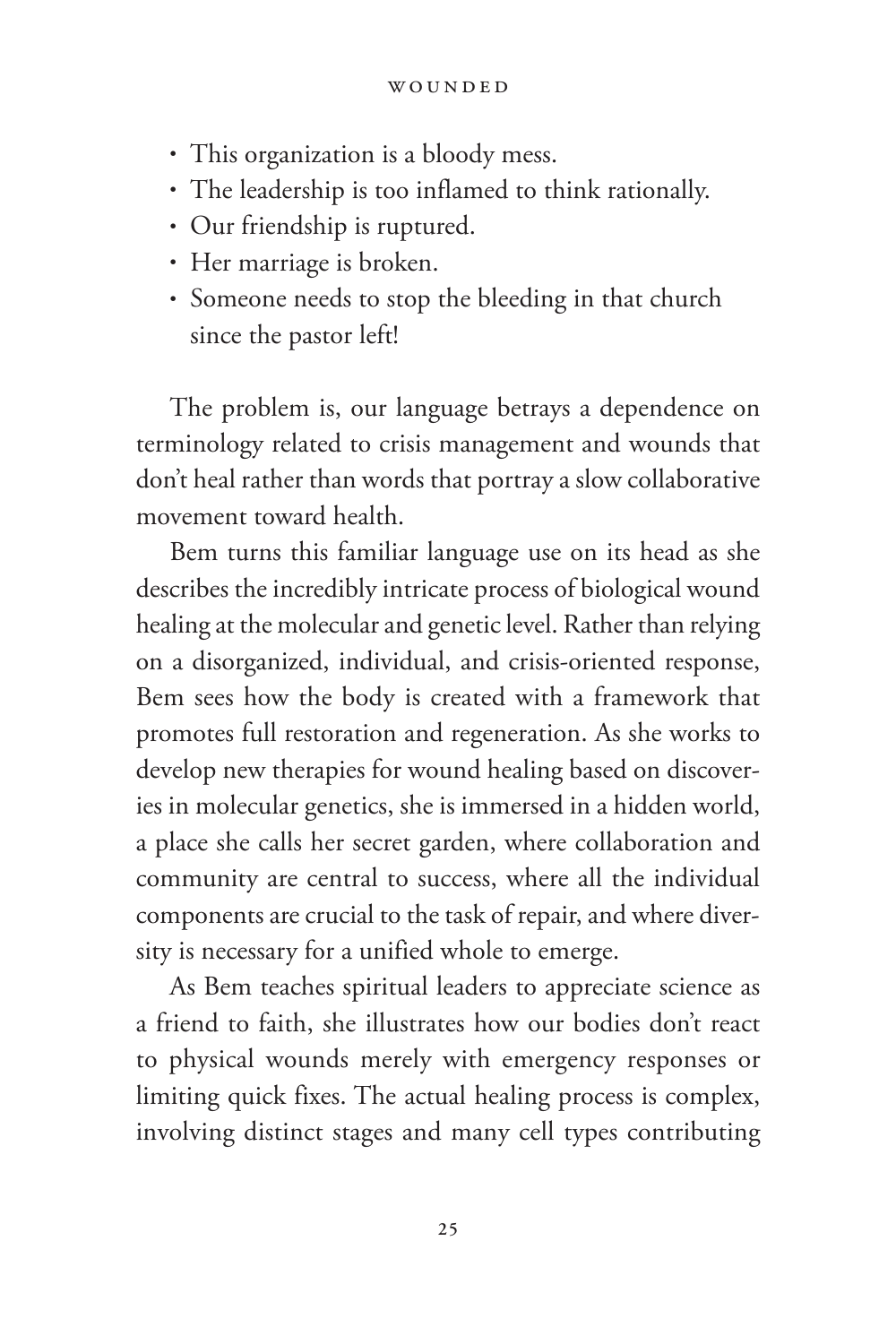to the overall work in an orderly, patient progression. There is some variation by individual characteristics, such as age and immune status, but enough consistency to count upon it as an incredibly reliable system. Scientists still haven't fully mined its depths but routinely refer to it with words that speak of its art as much as its chemical compositions. Wound healing is described as *beautiful* and *choreographed*. Some compare it to a symphony orchestra, an apt description since, all along the way, there are section leaders, sequential movements, rare soloists, stage crew, patrons, publicists, mediators, set designers, and conductors. New works emerge from the collective performance.

Through these four separate stages, wounds are replaced by new structures—blood vessels, skin, and nerves—a truly transformational process. At times, scarring is the best that can be accomplished to close the wound. Not all wounds are survivable. But as we look at how the body is designed to react, we can see a realm of possibilities that offer integration, diversity, support, beauty, and possibility to our own hidden wounds.

As we compare and contrast our physical and nonphysical wounds, terminology is important. Are we talking about emotional wounds? Spiritual? Psychological? Relational seems like an apt descriptor, but perhaps the truest word is *corporate*. That word can conjure up big business, but its Latin root is *corpus*, meaning "in the form of a body." A corporation is simply a group of people united as one body for a common purpose. And so the wounds we will consider with